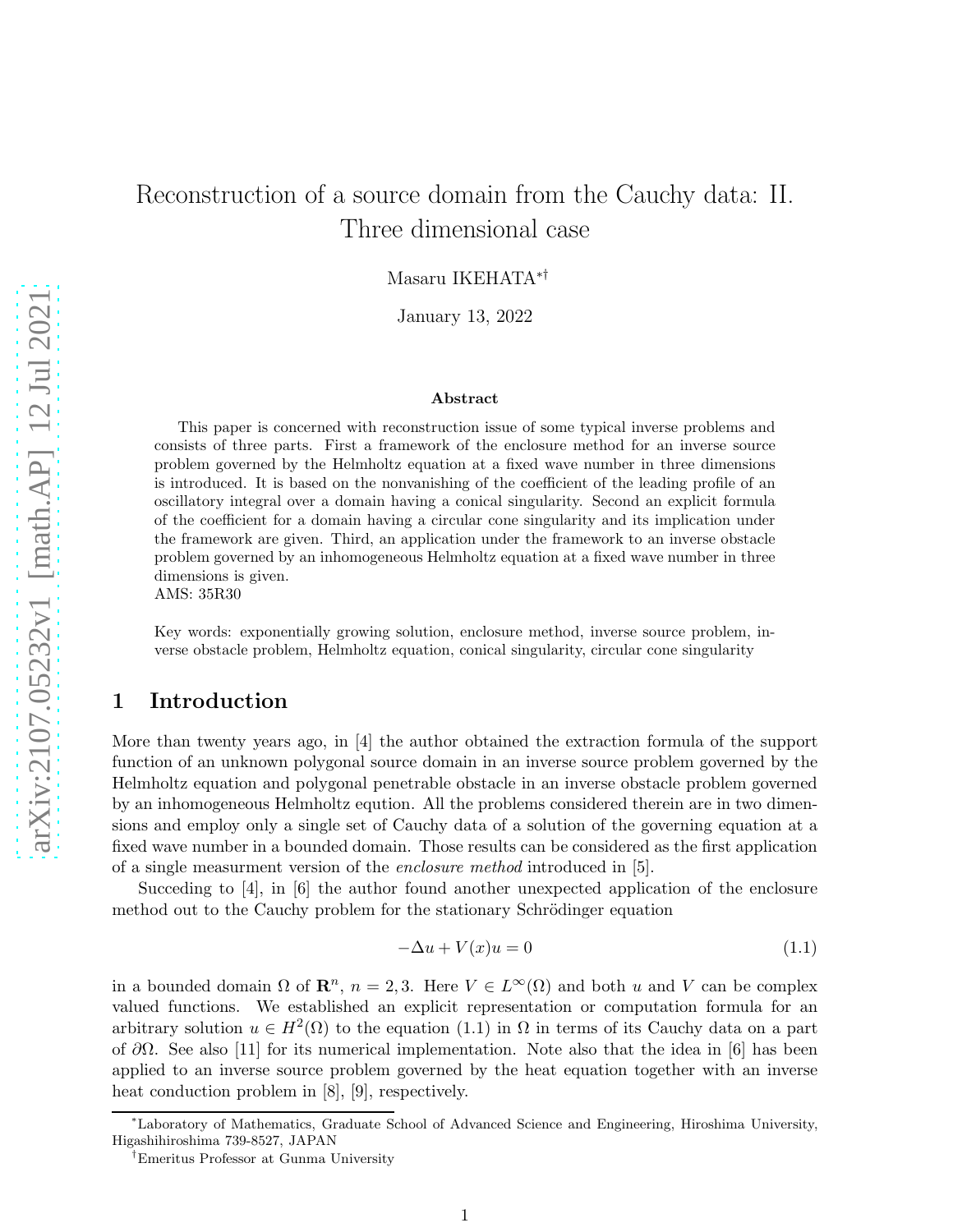The idea introduced therein is to make use of the complex geometrical optics solutions (CGO) with a large parameter  $\tau$  for the modified equation instead of (1.1):

$$
-\Delta v + V(x)v = \chi_{D_y}(x)v, \quad x \in \Omega,
$$

where y is a given point in  $\Omega$ ,  $D_y \subset\subset \Omega$  is the inside of a triangle, tetrahedron for  $n = 2,3$ , respectively with a vertex at y and  $\chi_{D_y}(x)$  is the characteristic function of  $D_y$ . The solution is the same type as constructed one in [13] for  $n = 2$ , [14] for  $n = 3$  and has the following form as  $\tau \to \infty$ 

$$
v \sim e^{x \cdot z},
$$

where  $z = \tau(\omega + i\vartheta)$  and both  $\omega$  and  $\vartheta$  are unit vectors perpendicular to each other. This right-hand side is just the complex plane wave used in the Calder $\alpha$ n method [1].

Note that, in [7] another simpler idea to make use of the CGO solutions of another modified equation described below is presented:

$$
-\Delta v + V(x)v = \chi_D(x)e^{x \cdot z}, \quad x \in \Omega.
$$

Using integration by parts we reduced the problem of computing the value of u at given point y, essentially, to clarifying the leading profile of the following oscillatory integral as  $\tau \to \infty$ :

$$
\int_{D_y} e^{x \cdot z} \, \rho(x) dx,
$$

where  $\rho(x)$  is uniformly Hölder continuous on  $\overline{D_y}^1$ . Note that the asymptotic behaviour of this type of oscillatory integral in two dimensions is the key point of the enclosure method developed in [4].

In [6] we clarified the leading profile in more general setting as follows. Given a pair  $(p, \omega) \in$  $\mathbb{R}^n \times S^{n-1}$  and  $\delta > 0$  let Q be an arbitrary non empty bounded open subset of the plane  $x \cdot \omega = p \cdot \omega - \delta$  with respect to the relative topology from  $\mathbb{R}^n$ . Define the bounded open subset of  $\mathbb{R}^n$  by the formula

$$
D_{(p,\omega)}(\delta,Q) = \cup_{0 < s < \delta} \left\{ p + \frac{s}{\delta}(z-p) \mid z \in Q \right\}.
$$
\n(1.2)

This is a cone with the base Q and apex p, and lying in the slab  $\{x \in \mathbb{R}^n \mid p \cdot \omega - \delta < x \cdot \omega < p \cdot \omega\}$ . Note that  $\delta = \text{dist}(\{p\}, Q)$  is called the height. If Q is given by the inside of a polygon, the cone  $(1.2)$  is called a *solid pyramid*. In particular, if Q is given by the inside of a triangle, cone (1.2) becomes a tetrahedron.

On (2.2) in [6] we introduced a special complex constant associated with the domain (1.2) which is given by

$$
C_{(p,\omega)}(\delta,Q,\vartheta) = 2s \int_{Q_s} \frac{dS_z}{\{s - i(z - p) \cdot \vartheta\}^n},\tag{1.3}
$$

where  $i = \sqrt{-1}$ ,  $0 < s < \delta$  and  $Q_s = D_{(p,\omega)}(\delta, Q) \cap \{x \in \mathbb{R}^n | x \cdot \omega = p \cdot \omega - s\}$  and the direction  $\vartheta \in S^{n-1}$  is perpendicular to  $\omega$ . Note that in [6] complex constant  $C_{(p,\omega)}(\delta,Q,\vartheta)$  is simply written as  $C_D(\omega, \omega^{\perp})$  with  $\omega^{\perp} = \vartheta$ . As pointed therein out this quantity is independent of the choice  $s \in ]0, \delta[$  because of the one-to-one correspondence between  $z \in Q_s$  and  $z' \in Q_{s'}$  by the formula

$$
\begin{cases}\nz' = p + \frac{s'}{s}(z - p), \\
dS_{z'} = \left(\frac{s'}{s}\right)^{n-1} dS_z.\n\end{cases}
$$

<sup>&</sup>lt;sup>1</sup>In this case  $\rho = u$ .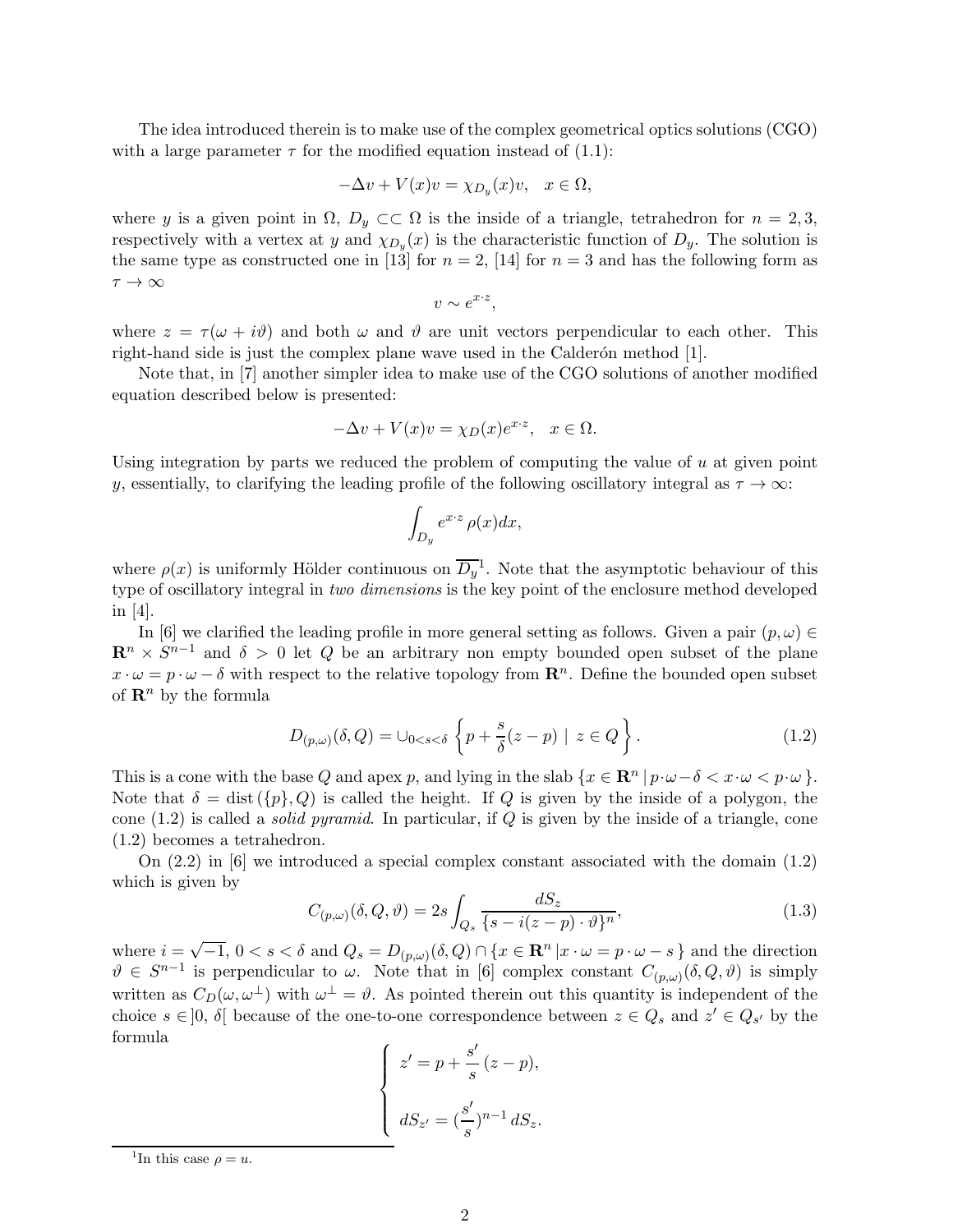The following lemma describes the relationship between complex constant  $C_{(p,\omega)}(\delta,Q,\vartheta)$  and an integral over (1.2).

**Proposition 1.1 (Lemma 2 in [6]).** Let  $n = 2, 3$ . Let  $D = D_{(p,\omega)}(\delta, Q)$  and  $\rho \in C^{0,\alpha}(\overline{D})$  with  $0 < \alpha \leq 1$ . It holds that, for all  $\tau > 0$ 

$$
\begin{aligned} & \left| e^{-\tau p \cdot (\omega + i\vartheta)} \int_D \rho(x) e^{\tau x \cdot (\omega + i\vartheta)} \, dx - \frac{n-1}{2\tau^n} \rho(p) \, C_{(p,\omega)}(\delta, Q, \vartheta) \right| \\ & \leq |\rho(p)| \frac{|Q|}{\delta^{n-1}} \{ (\tau \delta + 1)^{n-1} + n - 2 \} \frac{e^{-\tau \delta}}{\tau^n} + \|\rho\|_{C^{0,\alpha}(\overline{D})} \frac{|Q|}{\delta^{n-1}} \left( \frac{diam \, D}{\delta} \right)^\alpha \frac{C_{n,\alpha}}{\tau^{n+\alpha}}, \end{aligned}
$$

where  $\|\rho\|_{C^{0,\alpha}(\overline{D})} = \sup_{x,y\in\overline{D},x\neq y} \frac{|\rho(x)-\rho(y)|}{|x-y|^{\alpha}}$  and

$$
C_{n,\alpha} = \int_0^\infty s^{n-1+\alpha} e^{-s} ds.
$$

Thus we have, as  $\tau \to \infty$ 

$$
e^{-\tau p\cdot(\omega+i\vartheta)}\int_{D_{(p,\omega)}(\delta,Q)}\rho(x)e^{\tau x\cdot(\omega+i\vartheta)}\,dx=\frac{n-1}{2\tau^n}\rho(p)\,C_{(p,\omega)}(\delta,Q,\vartheta)+O(\tau^{-(n+\alpha)}).
$$

This is the meaning of complex constant  $C_{(p,\omega)}(\delta, Q, \vartheta)$ . Note that the remainder estimate  $O(\tau^{-(n+\alpha)})$  is uniform with respect to  $\vartheta$ . And also as a direct corollary, instead of (1.3) we have another representation of  $C_{(p,\omega)}(\delta,Q,\vartheta)$ :

$$
C_{(p,\omega)}(\delta,Q,\vartheta) = \frac{2}{n-1} \lim_{\tau \to \infty} \tau^n e^{-\tau p \cdot (\omega + i\vartheta)} \int_{D_{(p,\omega)}(\delta,Q)} e^{\tau x \cdot (\omega + i\vartheta)} dx.
$$
 (1.4)

The convergence is uniform with respect to  $\vartheta$ .

Proposition 1.1 is the one of two key points in  $[6]$  and gives the role of the Hölder continuity of  $\rho$ . Another one is the *non-vanishing* of  $C_{(p,\omega)}(\delta,Q,\vartheta)$  as a part of the leading coefficient of the integral in Proposition 1.1 as  $\tau \to \infty$ . This is not trivial, in particular, in three dimensional case. For this we have shown therein the following fact.

#### Proposition 1.2(Theorem 2 in [6]).

• If  $n = 2$  and Q is given by the inside of an arbitrary line segment, then for all  $\vartheta$  perpendicular to  $\omega$  we have  $C_{(p,\omega)}(\delta,Q,\vartheta) \neq 0$ .

• If  $n = 3$  and Q is given by the inside of an arbitrary triangle, then for all  $\vartheta$  perpendicular to  $\omega$  we have  $C_{(p,\omega)}(\delta,Q,\vartheta) \neq 0$ .

The nonvanishing of complex constant  $C_{(p,\omega)}(\delta, Q, \vartheta)$  in case  $n = 2$  has been shown in the proof of Lemma 2.1 in [4]. The proof therein employs a local expression of the corner around apex as a graph of a function on the line  $x \cdot \omega = x \cdot p$  and so the proof by viewing  $D_{(p,\omega)}(\delta, Q)$ as a cone in [6] is not developed.

Note that, in the survey paper [7] on the enclosure method it is pointed out that "the Helmholtz version" of Proposition 1.1 is also valid. That is, roughly speaking, we have

$$
e^{-p\cdot(\tau\omega+i\sqrt{\tau^2+k^2}\vartheta)}\int_{D_{(p,\omega)}(\delta,Q)}\rho(x)e^{x\cdot(\tau\omega+i\sqrt{\tau^2+k^2}\vartheta)}\,dx=\frac{n-1}{2\tau^n}\rho(p)\,C_{(p,\omega)}(\delta,Q,\vartheta)+O(\tau^{-(n+\alpha)})\tag{1.5}
$$

with the same constant  $C_{(p,\omega)}(\delta,Q,\vartheta)$ , where  $k \geq 0$ . See Lemma 3.2 therein. The proof can be done by using the same argument as that of Proposition 1.1. Note that the function  $v =$  $e^{x \cdot (\tau \omega + i \sqrt{\tau^2 + k^2} \vartheta)}$  satisfies the Helmholtz equation  $\Delta v + k^2 v = 0$  in  $\mathbb{R}^n$ .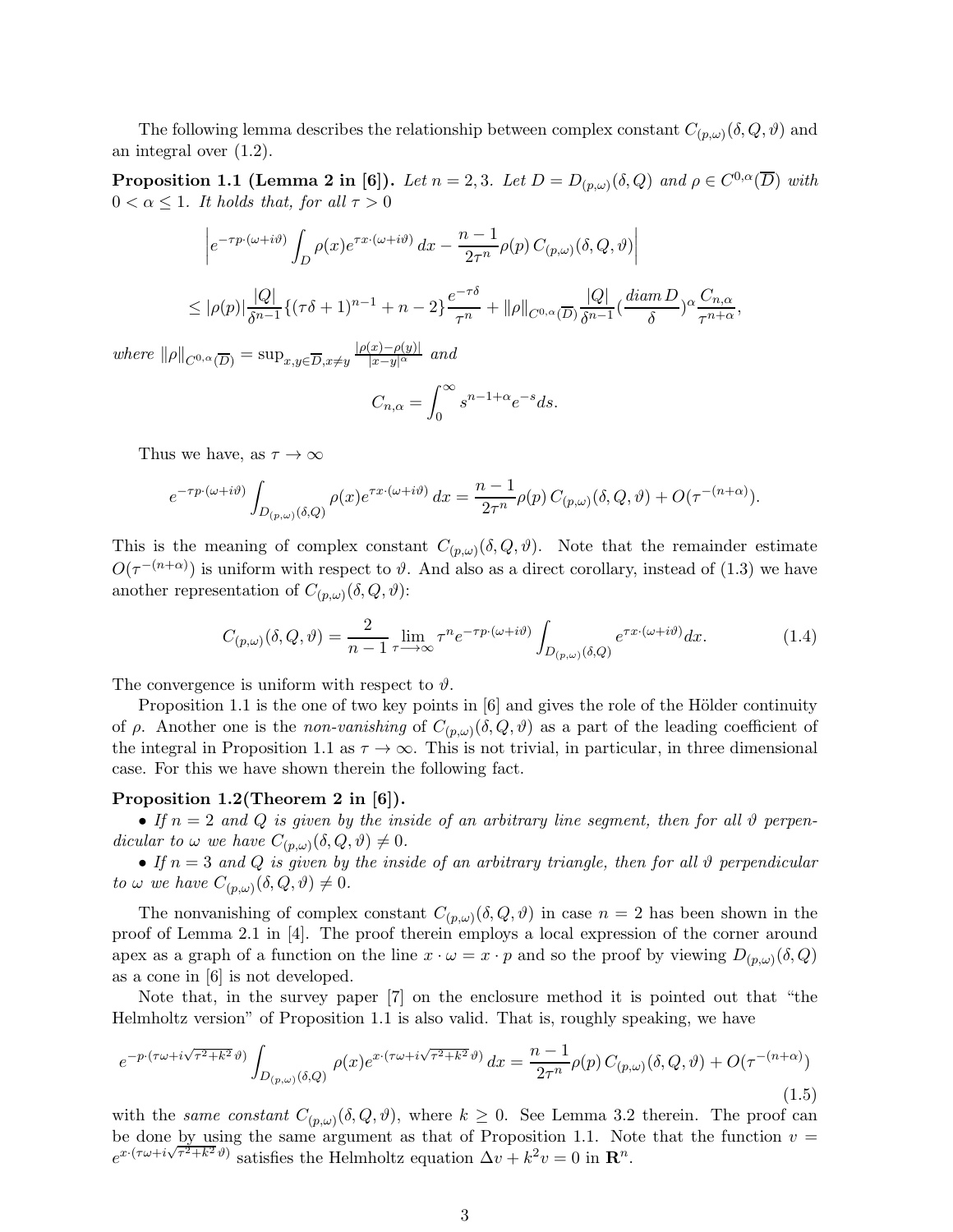#### 1.1 Role of nonvanishing in an inverse source problem

As an application of the nonvanishing of the complex constant  $C_{(p,\omega)}(\delta,Q,\vartheta)$ , we present here its direct application to the inverse source problem considered in [4], however, in three dimensions.

Let  $\Omega$  be a bounded domain of  $\mathbb{R}^3$  with  $\partial \Omega \in C^2$ . We denote by  $\nu$  the normal unit outward vector field on  $\partial\Omega$ . Let  $k \geq 0$ . Let  $u \in H^1(\Omega)$  be an arbitrary weak solution of the Helmholtz equation in  $\Omega$  at the wave number k:

$$
\Delta u + k^2 u = F(x), \quad x \in \Omega,
$$
\n(1.6)

where  $F(x)$  is an unknown source term such that supp  $F \subset \Omega$ . Both u and F can be complexvalued functions. See [4] for the meaning of the solution and the formulation of the Cauchy data on  $\partial\Omega$  in the weak sense.

It is well known that, in general, one can not obtain the uniqueness of the source term  $F$ itself from the Cauchy data of u on  $\partial\Omega$ . In fact, given  $\varphi \in C_0^{\infty}(\Omega)$  let  $G = F + \Delta \varphi + k^2 \varphi$ . We have supp  $G \subset \Omega$  and the function  $\tilde{u} = u + \varphi$  satisfies

$$
\Delta \tilde{u} + k^2 \tilde{u} = G(x), \quad x \in \Omega.
$$

Both u and  $\tilde{u}$  have the same Cauchy data on  $\partial\Omega$ . It should be pointed out that, however, F and G coincides each other modulo  $C^{\infty}$ . This means that the singularity of F and G coincides each other. This suggests a possibility of extracting some information about a singularity of F or its support from the Cauchy data of u on  $\partial\Omega$ .

As done in  $[4]$  in two dimensions, we introduce the special form of the unknown source  $F$ :

$$
F(x) = F_{\rho,D}(x) = \begin{cases} 0, & \text{if } x \in \Omega \setminus D, \\ \rho(x), & \text{if } x \in D. \end{cases}
$$
 (1.7)

Here D is an unknown non empty open subset of  $\Omega$  satisfying  $\overline{D} \subset \Omega$  and  $\rho \in L^2(D)$  also unknown. We call D the *source domain*, however, we do not assume the connectedness of not only D but also  $\Omega \setminus \overline{D}$ . The  $\rho$  is called the strength of the source.

We are interested in the following problem.

**Problem 1.** Extract information about a singularity of the source domain D of F having form (1.7) from the Cauchy data  $(u(x), \frac{\partial u}{\partial \nu}(x))$  for all  $x \in \partial \Omega$ .

Note that we are seeking a concrete procedure of the extraction.

Here we recall the notion of the regularity of a direction introduced in the enclosure method [4]. The function  $h_D(\omega) = \sup_{x \in D} x \cdot \omega, \ \omega \in S^2$  is called the *support function* of D. It belongs to  $C(S^2, \mathbf{R})$  because of the trivial estimae  $|h_D(\omega_1) - h_D(\omega_2)| \le \sup_{x \in D} |x| \cdot |\omega_1 - \omega_2|$  for all  $\omega_1, \omega_2 \in S^2$ . Given  $\omega \in S^2$ , it is easy to see that the set

$$
H_{\omega}(D) \equiv \left\{ x \in \overline{D} \mid x \cdot \omega = h_D(\omega) \right\}
$$

is non empty and contained in  $\partial D$ . We say that  $\omega$  is regular with respect to D if the set  $H_{\omega}(D)$ consists of only a single point. We denote the point by  $p(\omega)$ .

We introduce a concept of a singularity of  $D$  in  $(1.7)$ .

**Definition 1.1.** Let  $\omega \in S^2$  be regular with respect to D. We say that D has a conical singularity from direction  $\omega$  if there exists a positive number  $\delta$ , an open set Q of the plane  $x \cdot \omega = h_D(\omega) - \delta$  with respect to the relative topology from  $\mathbb{R}^3$  such that

$$
D \cap \left\{ x \in \mathbf{R}^3 \, | \, h_D(\omega) - \delta < x \cdot \omega < h_D(\omega) \right\} = D_{(p(\omega), \omega)}(\delta, Q).
$$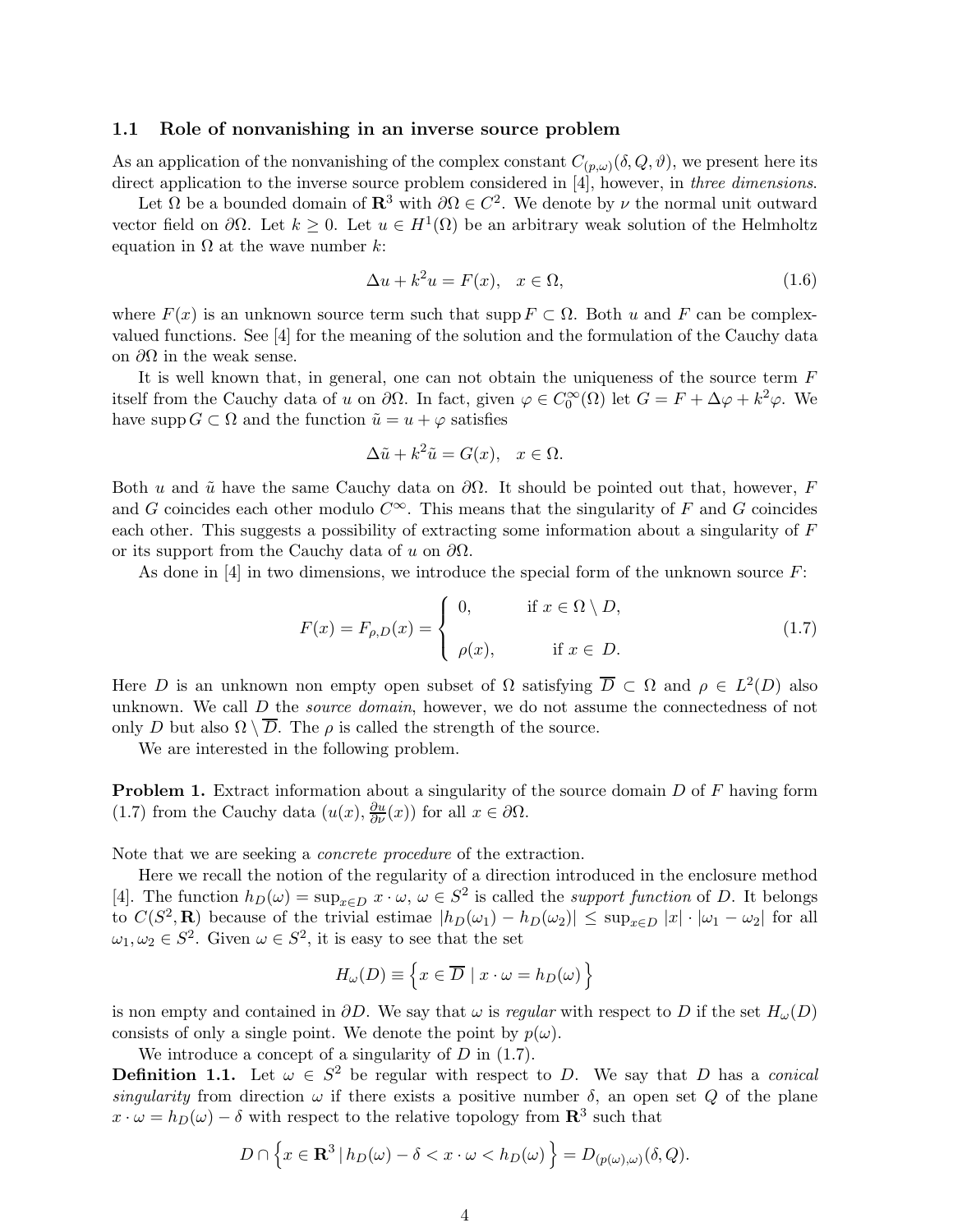Second we introduce a concept of an activity of the source term.

**Definition 1.2.** Given a point  $p \in \partial D$  we say that the source  $F = F_{\rho,D}$  given by (1.7) is active at p if there exist an open ball  $B_n(p)$  centered at p with radius  $\eta$ ,  $0 < \alpha \leq 1$  and a function  $\tilde{\rho} \in C^{0,\alpha}(\overline{B_{\eta}(p)})$  such that  $\rho(x) = \tilde{\rho}(x)$  for almost all  $x \in B_{\eta}(p) \cap D$  and  $\tilde{\rho}(p) \neq 0$ . Note that  $\rho$ together with  $\tilde{\rho}$  can be a complex-valued function.

Now let  $u \in H^1(\Omega)$  satisfies the equation (1.6) in the weak sense with  $F = F_{\rho,D}$  given by (1.7). Given a unit vector  $\omega \in S^2$  define  $S(\omega) = \{ \vartheta \in S^2 | \omega \cdot \vartheta = 0 \}.$ 

Using the Cauchy data of u on  $\partial\Omega$ , we define the indicator function as [4]

$$
I_{\omega,\vartheta}(\tau) = \int_{\partial\Omega} \left( \frac{\partial u}{\partial \nu} v - \frac{\partial v}{\partial \nu} u \right) dS,
$$

where  $\vartheta \in S(\omega)$  and

$$
v = e^{x \cdot (\tau \omega + i\sqrt{\tau^2 + k^2} \vartheta)}, \ \tau > 0.
$$

And also its derivative with respect to  $\tau$ 

$$
I'_{\omega,\vartheta}(\tau) = \int_{\partial\Omega} \left( \frac{\partial u}{\partial \nu} v_{\tau} - \frac{\partial v_{\tau}}{\partial \nu} u \right) dS,
$$

where

$$
v_{\tau} = \partial_{\tau} v = \left\{ x \cdot \left( \omega + i \frac{\tau}{\sqrt{\tau^2 + k^2}} \vartheta \right) \right\} v.
$$

The following theorem clarifies the role of the complex constant  $C_{(p,\omega)}(\delta,Q,\vartheta)$  in the asymptotic behaviour of the indicator function together with its derivative as  $\tau \to \infty$ .

**Theorem 1.1.** Let  $\omega$  be regular with respect to D and assume that D has a conical singularity from direction  $\omega$ . Then, we have

$$
\tau^3 e^{-\tau h_D(\omega)} e^{-i\sqrt{\tau^2 + k^2}p(\omega) \cdot \vartheta} I_{\omega, \vartheta}(\tau) = \tilde{\rho}(p(\omega)) C_{(p(\omega), \omega)}(\delta, Q, \vartheta) + O(\tau^{-\alpha}) \tag{1.8}
$$

and

$$
\tau^3 e^{-\tau h_D(\omega)} e^{-i\sqrt{\tau^2 + k^2}p(\omega) \cdot \vartheta} I'_{\omega,\vartheta}(\tau) = \tilde{\rho}(p(\omega))(h_D(\omega) + ip(\omega) \cdot \vartheta) C_{(p(\omega),\omega)}(\delta, Q, \vartheta) + O(\tau^{-\alpha}). \tag{1.9}
$$

The remainder  $O(\tau^{-\alpha})$  is uniform with respect to  $\vartheta \in S(\omega)$ .

Proof. Integration by parts yields

$$
I_{\omega,\vartheta}(\tau) = \int_D \rho(x) \, v \, dx
$$

and thus

$$
I'_{\omega,\vartheta}(\tau) = \int_D \rho(x) \, v_\tau \, dx.
$$

Recalling Definition 1.1, one has the decomposition

$$
D = D_{(p(\omega),\omega)}(\delta, Q) \cup D',\tag{1.10}
$$

where

$$
D' = D \setminus D_{(p(\omega),\omega)}(\delta, Q) \subset \left\{ x \in \mathbf{R}^3 \, | \, x \cdot \omega \le h_D(\omega) - \delta \right\}.
$$
 (1.11)

Besides, choosing  $\delta$  smaller if necessary, one may assume that  $D_{(p(\omega),\omega)}(\delta, Q) \subset B_{\eta}(p(\omega))$ , where  $\eta$  and  $B_{\eta}(p(\omega))$  are same as those of Definition 1.2.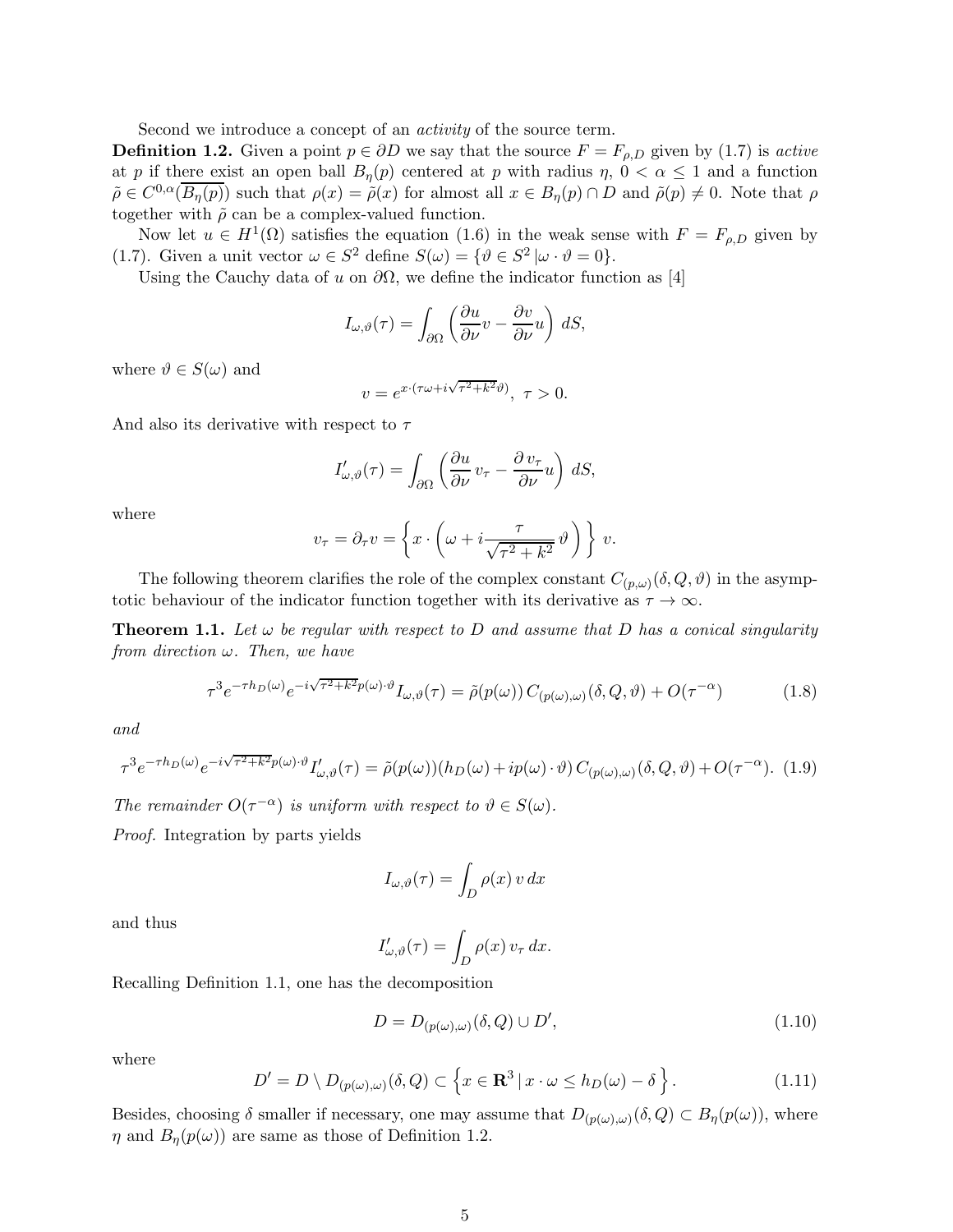Hereafter we set  $p = p(\omega)$  for simplicity of description. According to the decomposition (1.10), we have the decomposition of both  $I_{\omega,\vartheta}(\tau)$  and  $I'_{\omega,\vartheta}(\tau)$  as follows:

$$
e^{-\tau h_D(\omega)} e^{-i\sqrt{\tau^2 + k^2} p \cdot \vartheta} I_{\omega, \vartheta}(\tau)
$$
  
= 
$$
e^{-\tau h_D(\omega)} e^{-i\sqrt{\tau^2 + k^2} p \cdot \vartheta} \int_{D_{(p,\omega)}(\delta, Q)} \tilde{\rho}(x) v dx + e^{-\tau h_D(\omega)} e^{-i\sqrt{\tau^2 + k^2} p \cdot \vartheta} \int_{D'} \rho v dx
$$
 (1.12)

and

$$
e^{-\tau h_D(\omega)} e^{-i\sqrt{\tau^2 + k^2} p \cdot \vartheta} I'_{\omega, \vartheta}(\tau)
$$
  
= 
$$
e^{-\tau h_D(\omega)} e^{-i\sqrt{\tau^2 + k^2} p \cdot \vartheta} \int_{D_{(p,\omega)}(\delta, Q)} \tilde{\rho}(x) v_{\tau} dx + e^{-\tau h_D(\omega)} e^{-i\sqrt{\tau^2 + k^2} p \cdot \vartheta} \int_{D'} \rho v_{\tau} dx,
$$
 (1.13)

where  $p = p(\omega)$ .

By (1.11), we see that the second terms on the right-hand sides of (1.12) and (1.13) have the common bound  $O(e^{-\tau \delta} ||\rho||_{L^2(D)})$ . Thus from (1.5) and (1.12) we obtain (1.8) with the remainder  $O(\tau^{-\alpha})$  which is uniform with respect to  $\vartheta \in S(\omega)$ .

For (1.13) we write

$$
\int_{D_{(p,\omega)}(\delta,Q)} \tilde{\rho}(x) v_{\tau} dx
$$
\n
$$
= \int_{D_{(p,\omega)}(\delta,Q)} \tilde{\rho}(x) \left\{ x \cdot \left( \omega + i \frac{\tau}{\sqrt{\tau^2 + k^2}} \vartheta \right) \right\} v dx
$$
\n
$$
= \int_{D_{(p,\omega)}(\delta,Q)} \tilde{\rho}(x) x \cdot \omega v dx + i \frac{\tau}{\sqrt{\tau^2 + k^2}} \int_{C_{(p,\omega)}(\delta,Q)} \tilde{\rho}(x) x \cdot \vartheta v dx.
$$

Thus applying  $(1.5)$  to each of the last terms and using  $(1.13)$ , we obtain  $(1.9)$  with the remainder  $O(\tau^{-\alpha})$  which is uniform with respect to  $\vartheta \in S(\omega)$ .  $\Box$ 

Thus under the same assumptions as Theorem 1.1, for each  $\vartheta \in S(\omega)$  one can calculate

$$
I(\omega, \vartheta) \equiv \tilde{\rho}(p(\omega)) C_{(p(\omega), \omega)}(\delta, Q, \vartheta)
$$

via the formula

$$
I(\omega,\vartheta) = \lim_{\tau \to \infty} \tau^3 e^{-\tau h_D(\omega)} e^{-i\sqrt{\tau^2 + k^2}p(\omega) \cdot \vartheta} I_{\omega,\vartheta}(\tau)
$$
(1.14)

by using the Cauchy data of u on  $\partial\Omega$  if  $p(\omega)$  is known.

As a direct corollary of formulae (1.8) and (1.9), we obtain a partial answer to Problem 1 and the starting point of the main purpose in this paper.

**Theorem 1.2.** Let  $\omega$  be regular with respect to D. Assume that D has a conical singularity from direction  $\omega$ ,  $F_{\rho,D}$  is active at  $p = p(\omega)$  and that direction  $\vartheta \in S(\omega)$  satisfies the condition

$$
C_{(p(\omega),\,\omega)}(\delta,Q,\vartheta) \neq 0. \tag{1.15}
$$

Then, there exists a positive number  $\tau_0$  such that, for all  $\tau \geq \tau_0$   $|I_{\omega,\vartheta}(\tau)| > 0$  and we have the following three asymptotic formulae. The first formula is

$$
\lim_{\tau \to \infty} \frac{\log |I_{\omega,\vartheta}(\tau)|}{\tau} = h_D(\omega)
$$
\n(1.16)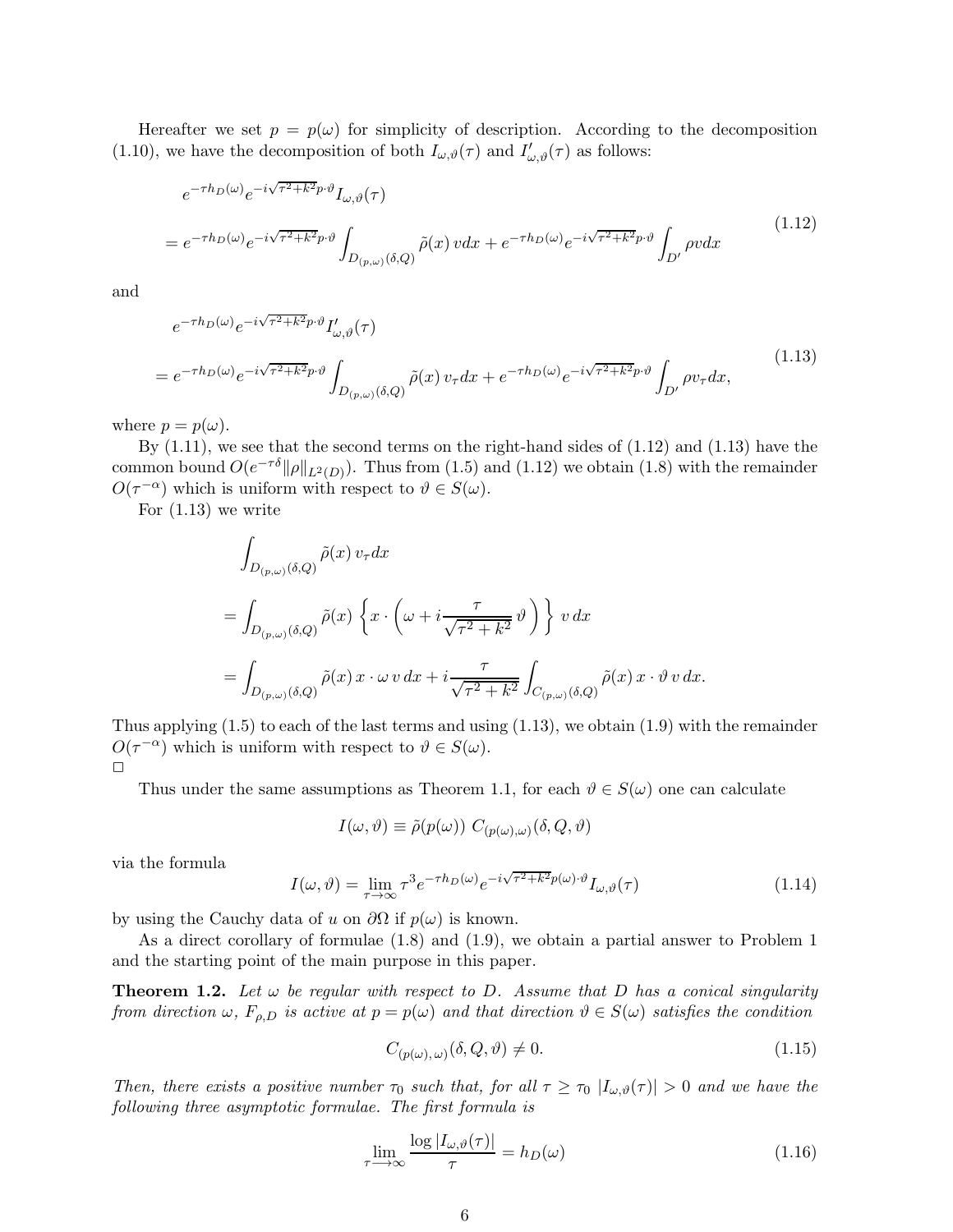and second one

$$
\lim_{\tau \to \infty} \frac{I'_{\omega,\vartheta}(\tau)}{I_{\omega,\vartheta}(\tau)} = h_D(\omega) + i p(\omega) \cdot \vartheta.
$$
\n(1.17)

The third one is the so-called  $0-\infty$  criterion:

$$
\lim_{\tau \to \infty} e^{-\tau t} |I_{\omega,\vartheta}(\tau)| = \begin{cases} 0, & \text{if } t \ge h_D(\omega), \\ \infty, & \text{if } t < h_D(\omega). \end{cases} \tag{1.18}
$$

This provides us the framework of the approach using the enclosure method for the source domain with a conical singularity from a direction.

Some remarks are in order.

• In two dimensions, by Proposition 1.2 the condition (1.15) is redundant and we have the same conclusion as Theorem 1.2.

• The formula (1.17) is an application of the idea "taking the logarithmic derivative of the indicator function" introduced in [10]. Therein inverse obstacle scattering problems at a fixed frequency in two dimensions are considered. Needless to say, formula  $(1.17)$  is not derived in [4].

The condition (1.15) is *stable* with respect to the parturbation of  $\vartheta \in S(\omega)$  since from the expression (1.3) we see that the function  $S(\omega) \ni \vartheta \longmapsto C_{(p(\omega), \omega)}(\delta, Q, \vartheta)$  is continuous, where the topology of  $S(\omega)$  is the relative one from  $\mathbb{R}^3$ . This fact yields a corollary as follows.

**Corollary 1.1.** Let  $\omega$  be regular with respect to D. Under the same assumptions as those in Theorem 1.2 the point  $p(\omega)$  is uniquely determined by the Cauchy data of u on  $\partial\Omega$ .

*Proof.* From (1.16) one has  $h_D(\omega) = p(\omega) \cdot \omega$ . Choose  $\vartheta' \in S(\omega)$  sufficiently near  $\vartheta$  in such a way that  $C_{(p(\omega),\omega)}(\delta,Q,\vartheta') \neq 0$ . Then from the formula (1.17) for two linearly independent directions  $\vartheta$  and  $\vartheta'$  one gets  $p(\omega) \cdot \vartheta$  and  $p(\omega) \cdot \vartheta'$ .  $\Box$ 

As another direct corollary of Theorem 1.2 and Proposition 1.2 in the case  $n = 3$  we have the following result.

Corollary 1.2. Assume that D is given by the inside of a convex polyhedron and in a neighbourhood of each vertex  $p$  of  $D$ , the  $D$  coincides with the inside of a tetrahedron with apex  $p$  and that the source  $F = F_{\rho,D}$  given by (1.7) is active at p. Then, we have all the formulae (1.16), (1.17) and (1.18) for all  $\omega$  regular with respect to D and  $\vartheta \in S(\omega)$ .

*Proof.* We have: D has a conical singularity from the direction  $\omega$  that is regular with respect to D with a triangle Q at each  $p(\omega)$ . Thus (1.15) is valid for all  $\omega$  regular with respect to D and  $\vartheta \in S(\omega)$ . Therefore, we have all the formulae (1.16), (1.17) and (1.18) for all  $\omega$  regular with respect to D and  $\vartheta \in S(\omega)$ .  $\Box$ 

Remark 1.1. Under the same assumptions as Corollary 1.2 one gets a uniqueness theorem: the Cauchy data of u on  $\partial\Omega$  uniquely determines D. The proof is as follows. From (1.16) one gets  $h_D(\omega)$  for all  $\omega$  regular with respect to D. The set of all  $\omega$  that are not regular with respect to D consists of a set of finite points and arcs on  $S^2$ . This yields the set of all  $\omega$  that are regular with respect to D is dense and thus one gets  $h_D(\omega)$  for all  $\omega \in S^2$  because of the continuity of  $h_D$ . Therefore one obtains the convex hull of D and thus D itself by the convexity assumption. This proof is remarkable and unique since we never make use of the traditional contradiction argument" Suppose we have two different source domains  $D_1$  and  $D_2$  which yields the same Cauchy data,..."; any *unique continuation argument* of the solution of the governing equation. One can see such two arguments in [12] in the case when  $k = 0$  for an inverse problem for detecting a source of gravity anomaly.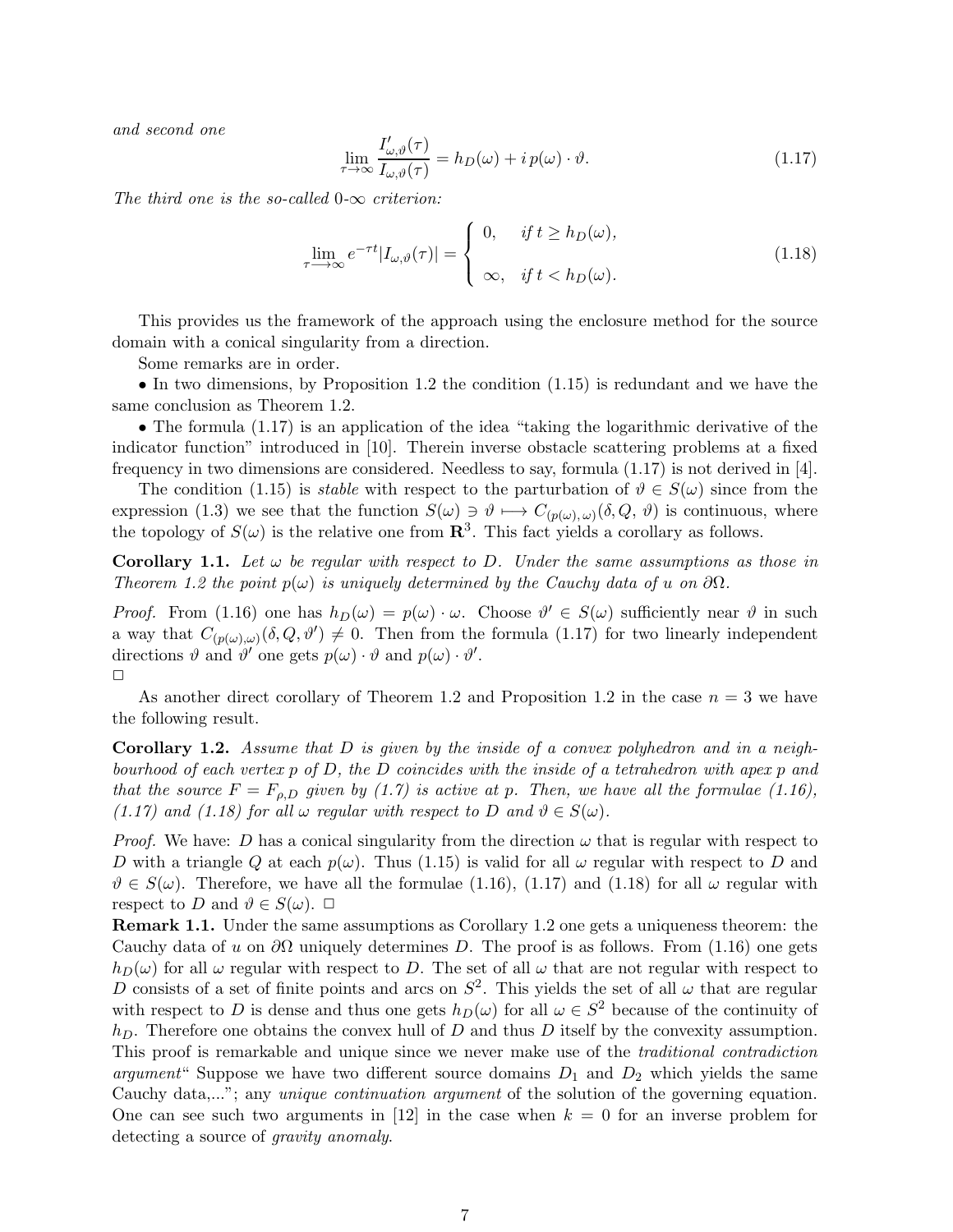Some of typical examples of D covered by Corollary 1.2 are tetrahedron, regular hexahedron (cube), regular dodecahedron.

So now the central problem in applying Theorem 1.2 to Problem 1 for the source with various source domain under our framework is to clarify the condition (1.15) for general Q. In contrast to Proposition 1.2, when Q is general, we do not know whether there exists a unit vector  $\vartheta \in S(\omega)$ such that  $(1.15)$  is valid or not. Going back to  $(1.3)$ , we have an explicit vector equation for the constant  $C_{(p,\omega)}(\delta,Q,\vartheta)$ , if Q is given by the inside of a polygon. See Proposition 4 in [6]. However, comparing with the case when  $Q$  is given by the inside of a triangle, it seems difficult to deduce the non-vanishing  $C_{(p,\omega)}(\delta,Q,\vartheta)$  for all  $\vartheta \in S(\omega)$  from the equation directly. This is an open problem.

### 1.2 Explicit formula and its implication

In this paper, instead of considering general Q, we consider another special Q. It is the case when  $Q$  is given by the section of the inside of a *circulr cone* by a plane.

Given  $p \in \mathbb{R}^3$ ,  $n \in S^2$  and  $\theta \in ]0, \frac{\pi}{2}$  $\frac{\pi}{2}$ [ let  $V_p(-n, \theta)$  denote the inside of the *circular cone* with apex at p and the opening angle  $\theta$  around the direction  $-n$ , that is

$$
V_p(-\boldsymbol{n},\theta) = \left\{ x \in \mathbf{R}^3 \mid (x-p) \cdot (-\boldsymbol{n}) > \cos \theta \right\}.
$$

Given  $\omega \in S^2$  set

$$
Q = \mathbf{V}_p(-\mathbf{n}, \theta) \cap \left\{ x \in \mathbf{R}^3 \mid x \cdot \omega = p \cdot \omega - \delta \right\}.
$$
 (1.19)

To ensure that Q is non empty and bounded, we impose the restriction between  $\omega$  and  $\boldsymbol{n}$  as follows:

$$
\omega \cdot \mathbf{n} > \cos(\pi/2 - \theta) = \sin \theta( > 0). \tag{1.20}
$$

This means that the angle between  $\omega$  and  $n$  has to be less than  $\frac{\pi}{2} - \theta$ . Then it is known that Q is an ellipse and we have

$$
D_{(p,\omega)}(\delta,Q) = \mathbf{V}_p(-n,\theta) \cap \left\{ x \in \mathbf{R}^3 \mid x \cdot \omega > p \cdot \omega - \delta \right\}.
$$
 (1.21)

The problem here is to compute the complex constant  $C_{(p,\omega)}(\delta, Q, \vartheta)$  with all  $\vartheta \in S(\omega)$  for this domain  $D_{(p,\omega)}(\delta, Q)$  with Q given by (1.19).

Instead of (1.3) we employ the formula (1.4) with  $D = D_{(p,\omega)}(\delta, Q)$  with  $n = 3$ :

$$
C_{(p,\omega)}(\delta,Q,\vartheta) = \lim_{\tau \to \infty} \tau^3 e^{-\tau p \cdot (\omega + i\vartheta)} \int_{D_{(p,\omega)}(\delta,Q)} e^{\tau x \cdot (\omega + i\vartheta)} dx.
$$
 (1.22)

Here we rewrite this formula. Choosing sufficiently small positive numbers  $\delta'$  and  $\delta''$  with  $\delta'' < \delta'$ , we see that the set

$$
D_{(p,\omega)}(\delta,Q) \cap \left\{x \in \mathbf{R}^3 \mid x \cdot \boldsymbol{n} < p \cdot \boldsymbol{n} - \delta' \right\}
$$

is containted in the half-space  $x \cdot \omega < p \cdot \omega - \delta''$ .

This yields

$$
e^{-\tau p\cdot(\omega+i\vartheta)}\int_{D_{(p,\omega)}(\delta,Q)}e^{\tau x\cdot(\omega+i\vartheta)}dx=e^{-\tau p\cdot(\omega+i\vartheta)}\int_{V}e^{\tau x\cdot(\omega+i\vartheta)}dx+O(e^{-\tau\delta''}),
$$

where

$$
V = \boldsymbol{V}_p(-\boldsymbol{n},\theta) \cap \left\{ x \in \mathbf{R}^3 \mid x \cdot \boldsymbol{n} > p \cdot \boldsymbol{n} - \delta' \right\}.
$$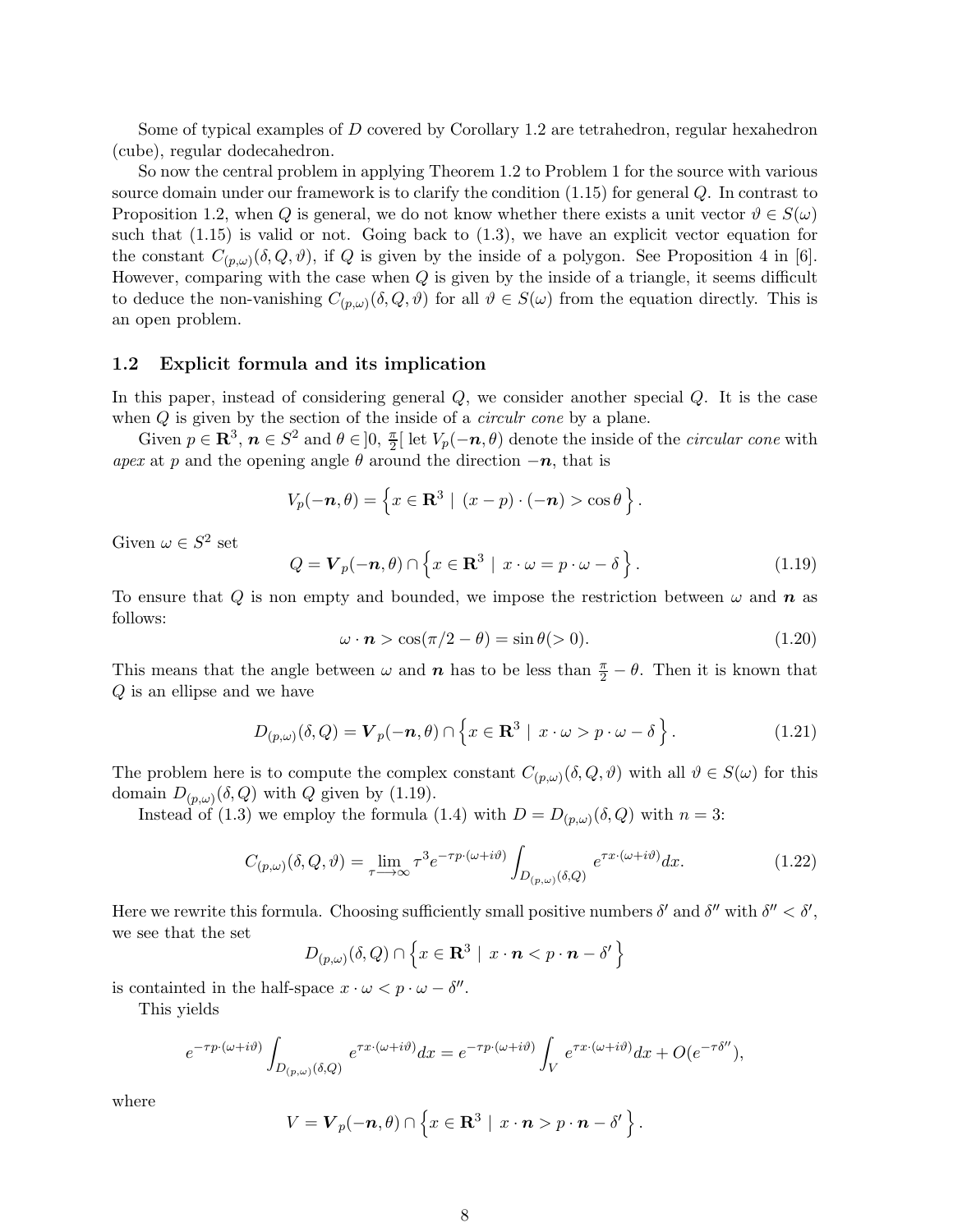Thus from (1.22) we obtain a more convenient expression

$$
C_{(p,\omega)}(\delta,Q,\vartheta) = \lim_{\tau \to \infty} \tau^3 e^{-\tau p \cdot (\omega + i\vartheta)} \int_V e^{\tau x \cdot (\omega + i\vartheta)} dx.
$$
 (1.23)

Using this expression we have the following explicit formula of  $C_{(p,\omega)}(\delta, Q, \vartheta)$  for  $D_{(p,\omega)}(\delta, Q)$ given by  $(1.21)$ .

#### Proposition 1.3. We have

$$
C_{(p,\omega)}(\delta,Q,\vartheta) = 6 V(\theta) \left( \boldsymbol{n} \cdot (\omega + i\vartheta) \right)^{-3},\tag{1.24}
$$

where

$$
V(\theta) = \frac{\pi}{3} \cos \theta \sin^2 \theta.
$$

Note that the value  $V(\theta)$  coincides with the volume of the circular cone with the height cos  $\theta$ and the opening angle  $\theta$ . This function of  $\theta \in ]0, \frac{\pi}{2}$  $\frac{\pi}{2}$  [ is monotone increasing in  $]0, \tan^{-1}\sqrt{2}$  and decreasing in  $\lim_{n \to \infty} \frac{1}{\sqrt{2}}$ ,  $\frac{\pi}{2}$  $\frac{\pi}{2}$ ; takes the maximum value  $\frac{2\pi}{9\sqrt{3}}$  at  $\theta = \tan^{-1}\sqrt{2}$ .

Now we describe an application to Problem 1. First we introduce a singularity of a circular cone type for the source domain.

**Definition 1.3.** Let D be a non empty bounded open set of  $\mathbb{R}^3$ . Let  $p \in \partial D$ . We say that D has a *circular cone singularity* at p if there exist a positive number  $\epsilon$ , unit vector **n** and number  $\theta \in ]0, \frac{\pi}{2}$  $\frac{\pi}{2}$  such that

$$
D \cap B_{\epsilon}(p) = V_p(-n, \theta) \cap B_{\epsilon}(p).
$$

It is easy to see that notion of the circular cone singularity is a special case of that of the conical one in the following sense.

**Lemma 1.1.** Let  $\omega \in S^2$  be regular with respect to D. Assume that D has a circular cone singularity at  $p(\omega)$ . Then, D has a conical singularity from direction  $\omega$  at  $p(\omega)$ . More precisely, for a sufficiently small  $\delta$  we have the expression

$$
D \cap \left\{ x \in \mathbf{R}^3 \, | \, h_D(\omega) - \delta < x \cdot \omega < h_D(\omega) \right\} = D_{(p(\omega),\omega)}(\delta, Q),
$$

where Q is given by (1.19) with  $V_p(-n, \theta)$  at  $p = p(\omega)$  in the definition 1.3 satisfying (1.20).

As a diect corollary of Theorems 1.1-1.2, Proposition 1.3 and Lemma 1.1 we immediately obtain all the results in Theorem 1.2 without the condition (1.15). We suumarize one of the result as Corollary 1.3 as follows.

Corollary 1.3(Detecting the point  $p(\omega)$ ). Let  $u \in H^1(\Omega)$  be an arbitrary solution of (1.6) with the source  $F = F_{\rho,D}$  given by (1.7). Let  $\omega \in S^2$  be regular with respect to D. Assume that: D has a circular cone singularity at  $p = p(\omega)$ ; the source F is active at  $p(\omega)$ . Choose two linearly independent vectors  $\vartheta = \vartheta_1$  and  $\vartheta_2$  in  $S(\omega)$ . Then, the point  $p(\omega)$  itself and thus  $h_D(\omega) = p(\omega) \cdot \omega$  can be extracted from the Cauchy data of u on  $\partial\Omega$  by using the formula

$$
p(\omega) \cdot \omega + i \, p(\omega) \cdot \vartheta_j = \lim_{\tau \to \infty} \frac{I'_{\omega, \vartheta_j}(\tau)}{I_{\omega, \vartheta_j}(\tau)}, \ \ j = 1, 2. \tag{1.25}
$$

By virtue of the formula (1.24), the function  $I(\omega, \cdot)$  has the expression

$$
I(\omega, \vartheta) = 6 \tilde{\rho}(p(\omega)) V(\theta) (n \cdot (\omega + i\vartheta))^{-3}.
$$
 (1.26)

Formula (1.26) yields the following results.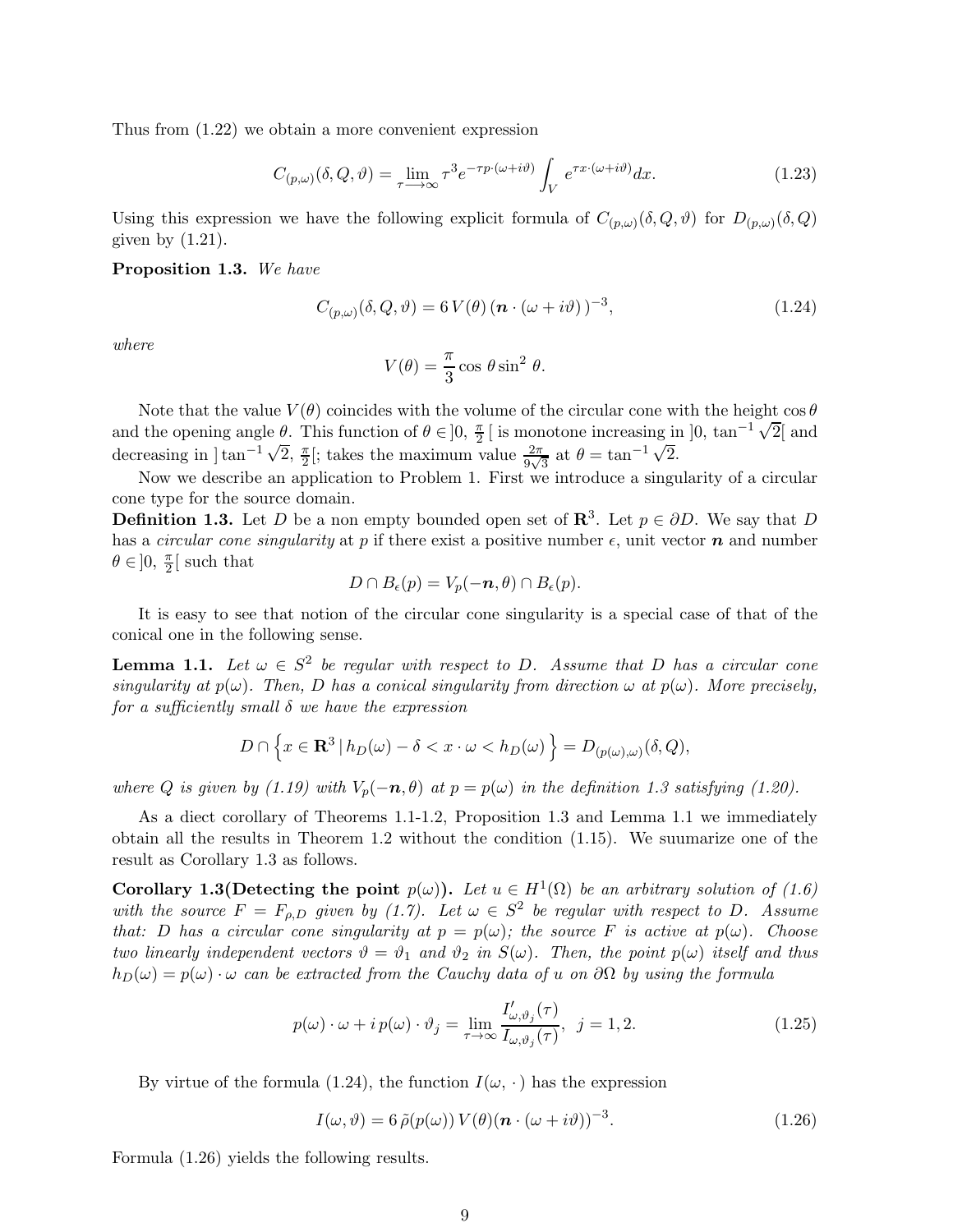**Corollary 1.4.** Let  $u \in H^1(\Omega)$  be a solution of (1.6) with the source  $F = F_{\rho,D}$  given by (1.7). Let  $\omega \in S^2$  be regular with respect to D. Assume that: D has a circular cone singularity at  $p(\omega)$ such as  $D \cap B_{\epsilon}(p(\omega)) = V_{p(\omega)}(-n, \theta) \cap B_{\epsilon}(p(\omega))$  with  $a \epsilon > 0$ .

(i) Assume that F is active at  $p(\omega)$ . The vector  $\omega$  coincides with **n** if and only if the function  $I(\omega, \cdot)$  is a constant function.

(ii) The vector **n** and  $\theta$  of  $V_{p(\omega)}(-n, \theta)$  and the source strength  $\tilde{\rho}(p(\omega))$  satisfies the following two equations:

$$
6|\tilde{\rho}(p(\omega))|V(\theta) = (n \cdot \omega)^3 \max_{\vartheta \in S(\omega)} |I(\omega, \vartheta)|; \tag{1.27}
$$

$$
6\,\tilde{\rho}(p(\omega))\,V(\theta)\,(3(n\cdot\omega)^2-1) = \frac{1}{\pi}\,\int_{S(\omega)}\,I(\omega,\vartheta)\,ds(\vartheta). \tag{1.28}
$$

Using the equations  $(1.26)$ ,  $(1.27)$  and  $(1.28)$  one gets the following corollary.

**Corollary 1.5.** Let  $u \in H^1(\Omega)$  be a solution of (1.6) with the source  $F = F_{\rho,D}$  given by (1.7). Let  $\omega \in S^2$  be regular with respect to D. Assume that: D has a circular cone singularity at  $p(\omega)$ such as  $D \cap B_{\epsilon}(p(\omega)) = V_{p(\omega)}(-n, \theta) \cap B_{\epsilon}(p(\omega))$  with  $a \epsilon > 0$ . Assume that F is active at  $p(\omega)$ and that  $\omega \approx n$  in the sense that

$$
n \cdot \omega > \frac{1}{\sqrt{3}}.\tag{1.29}
$$

Then, the value  $\gamma = \mathbf{n} \cdot \omega$  is the unique solution of the following quintic equation in  $\frac{1}{\sqrt{N}}$  $\frac{1}{3}$ , 1]:

$$
\gamma^3(3\gamma^2 - 1) = \frac{\left| \int_{S(\omega)} I(\omega, \vartheta) \, ds(\vartheta) \right|}{\pi \, \max_{\vartheta \in S(\omega)} |I(\omega, \vartheta)|}.
$$
\n(1.30)

Besides, for an arbitrary  $\vartheta \in S(\omega)$  the value  $\mu = \mathbf{n} \cdot \vartheta$  is given by the formulae

$$
\mu^2 = \frac{\gamma^3 - ReT(\omega, \vartheta)}{3\gamma} \tag{1.31}
$$

and

$$
\mu = \frac{Im T(\omega, \vartheta)}{3\gamma^2 - \mu^2},\tag{1.32}
$$

where

$$
T(\omega, \vartheta) = \frac{\int_{S(\omega)} I(\omega, \vartheta) ds(\vartheta)}{\pi (3\gamma^2 - 1)I(\omega, \vartheta)}.
$$
\n(1.33)

The condition (1.29) is equivalent to the statement<sup>2</sup>: the angle between  $\omega$  and  $n$  is less than  $\tan^{-1}\sqrt{2}$ . Thus it is not so strict condition. The denominator of (1.32) is not zero because of  $3\gamma^2 - \mu^2 \ge 3\gamma^2 - 1$  and (1.29).

Under the same assumptions as Corollary 1.5, one can finally calculate the quantity

$$
\tilde{\rho}(p(\omega)) V(\theta) \tag{1.34}
$$

and *n* from the Cauchy data of u on  $\partial\Omega$ . This is the final conclusion.

The procedure is as follows.

 $^2\mathrm{We}$  have

$$
\frac{3\pi}{10} + \frac{\pi}{100} > \tan^{-1}\sqrt{2} > \frac{3\pi}{10}.
$$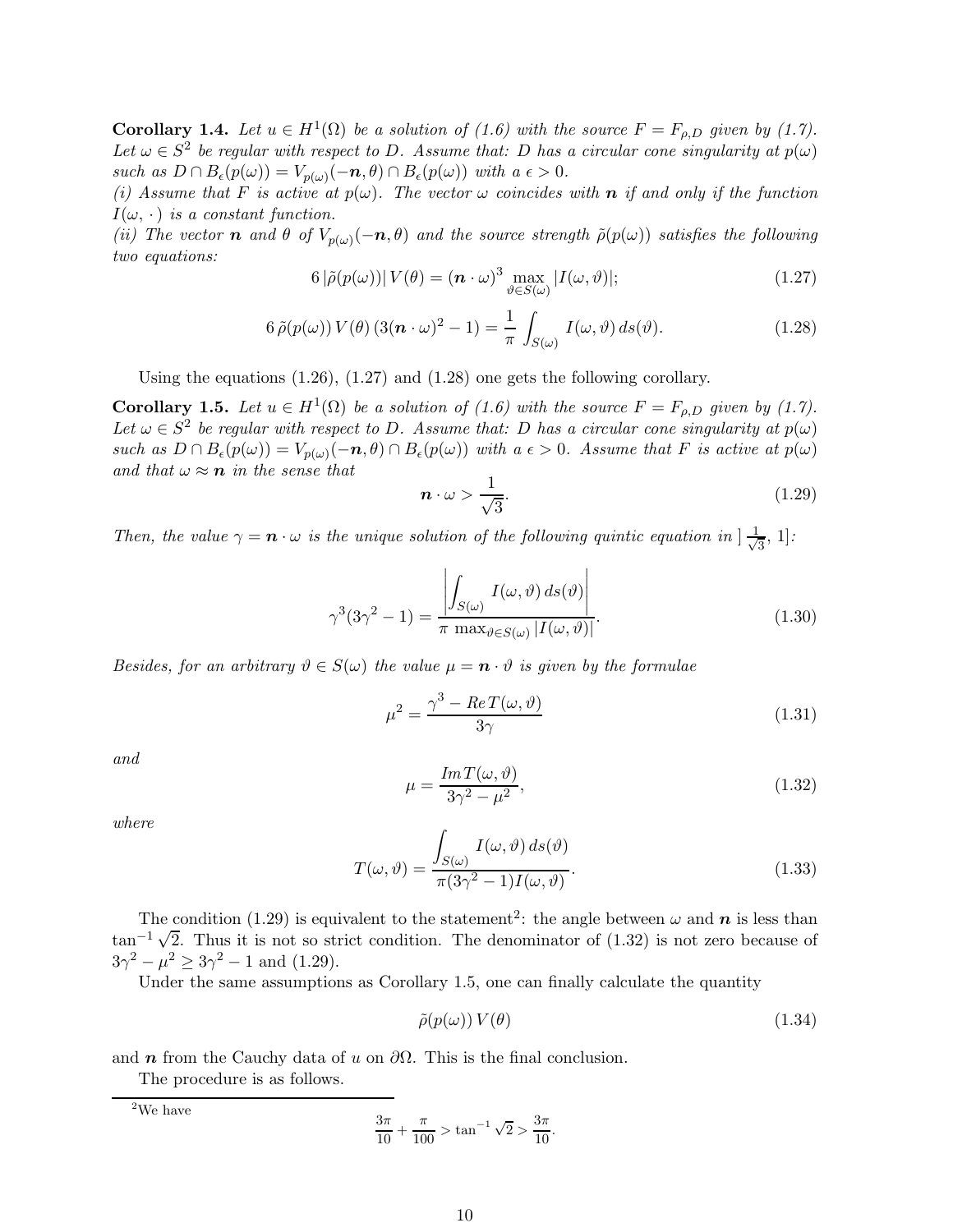**Step 1.** Calculate  $p(\omega)$  via the formula (1.25).

**Step 2.** Calculate  $I(\omega, \vartheta)$  via the formula (1.14) and the computed  $p(\omega)$  in Step 1.

**Step 3.** If  $I(\omega, \vartheta)$  looks like a constant function, decide  $\omega \approx n$  in the sense (1.29). If not so, search another  $\omega$  around the original one in such a way that  $\omega \approx n$  as above by try and error and finally fix it.

**Step 4.** Find the value  $\gamma = \mathbf{n} \cdot \omega$  by solving the quintic equation (1.30).

Step 5. Find the value (1.34) via the formulae (1.28) with the computed  $n \cdot \omega$  in Step 4.

**Step 6.** Choose linearly independent vectors  $\vartheta_1, \vartheta_2 \in S(\omega)$  and calculate  $T(\omega, \vartheta_i)$ ,  $j = 1, 2$  via the formula (1.33) using the computed value  $\gamma$  in Step 4.

**Step 7.** Find  $\mu = \mu_j = \mathbf{n} \cdot \vartheta_j$  by solving (1.31) and (1.32) using the computed  $T(\omega, \vartheta_j)$  in Step 6.

**Step 8.** Find *n* by solving  $\mathbf{n} \cdot \omega = \gamma$ ,  $\mathbf{n} \cdot \vartheta_i = \mu_i$ ,  $j = 1, 2$ .

Note that, in addition, if the opening angle  $\theta$ /the source strength  $\tilde{\rho}(p(\omega))$  is known, then one obtains the value of  $\tilde{\rho}(p(\omega))/$ the volume  $V(\theta)$  via the computed value (1.34) in Step 5.

This paper is organized as follows. In the next section we give a proof of Proposition 1.3. It is based on the integral representation (2.8) of the complex constant  $C_{(p,\omega)}(\delta, Q, \vartheta)$  and the residue calculus. Proofs of Corollaries 1.4 and 1.5 are given in Section 3. In Section 4, an inverse obstacle problem for a penetrable obstacle in three dimensions is considered. The corresponding results in this case are given and in Section 5 a possible direction of the extension of all the results in this paper is commented. Appendix is devoted to an example covered by the results in Section 4.

### 2 Proof of Proposition 1.3

In order to compute this right-hand side, we choose two unit vectors  $\ell$  and  $\boldsymbol{m}$  perpendicular to each other in such a way that  $n = l \times m$ .

We see that the intersection of  $\partial V_p(-n, \theta)$  with the plane  $(x-p) \cdot n = -(1/\tan \theta)$  coincides with the circle with radius 1 centered at the point  $p - (1/\tan \theta)\mathbf{n}$  on the plane. The pointing vector of an arbitrary point on the circle with respect to point  $p$  has the expression

$$
\vartheta(w) = \cos w \, \mathbf{l} + \sin w \, \mathbf{m} - \frac{1}{\tan \theta} \, \mathbf{n} \tag{2.1}
$$

with a parameter  $w \in [0, 2\pi]$ . Besides, from the geometrical meaning of  $\vartheta(w)$ , we have

$$
\max_{w \in [0, 2\pi]} \vartheta(w) \cdot \omega < 0. \tag{2.2}
$$

Lemma 2.1. We have the expression

$$
(\omega + i\vartheta) C_{(p,\omega)}(\delta, Q, \vartheta) = \frac{1}{\tan \theta} \int_0^{2\pi} \frac{\cos w \, l + \sin w \, m + \tan \theta \, n}{\{\vartheta(w) \cdot (\omega + i\vartheta)\}^2} dw. \tag{2.3}
$$

*Proof.* Let  $\boldsymbol{a}$  be an arbitrally three dimensional complex vector. We have

$$
\int_V \nabla \cdot (e^{\tau x \cdot (\omega + i\vartheta)} \mathbf{a}) dx = \tau(\omega + i\vartheta) \cdot \mathbf{a} \int_V e^{\tau x \cdot (\omega + i\vartheta)} dx.
$$

The divergence theorem yields

$$
(\omega + i\vartheta) \cdot \mathbf{a} \int_{V} e^{\tau x \cdot (\omega + i\vartheta)} dx = \tau^{-1} \int_{\partial V} e^{\tau x \cdot (\omega + i\vartheta)} \mathbf{a} \cdot \mathbf{\nu} dS(x), \tag{2.4}
$$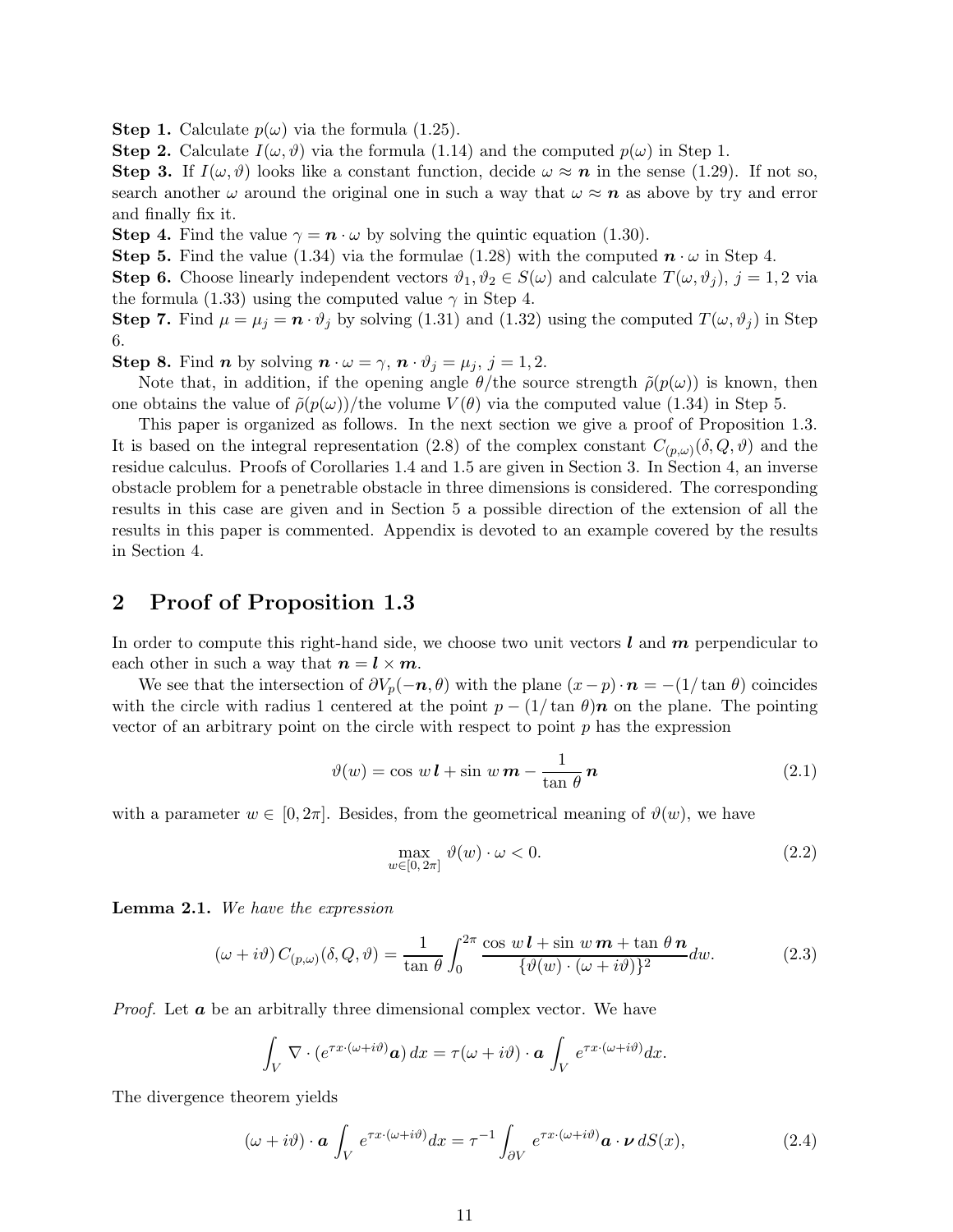where  $\nu$  denotes the outer unit normal vector to  $\partial V$ .

Decompose  $\partial V = V_1 \cup V_2$  with  $V_1 \cap V_2 = \emptyset$ , where

$$
V_1 = \{x \mid -(x-p) \cdot \mathbf{n} = |x-p|\cos\theta, -\delta' < (x-p) \cdot \mathbf{n} < 0\},
$$
\n
$$
V_2 = \{x \mid |x-(p-\delta'\mathbf{n})| \le \delta'\tan\theta, (x-p) \cdot \mathbf{n} = -\delta'\}.
$$

To compute the surface integral over  $V_1$ , we make use of the change of variables as follows:

$$
x = (p - \delta' \mathbf{n}) + r(\cos w \mathbf{l} + \sin w \mathbf{m}) + \left(\delta' - \frac{r}{\tan \theta}\right) \mathbf{n}
$$
  
=  $p + r\vartheta(w)$ , (2.5)

where  $(r, w) \in [0, \delta' \tan \theta] \times [0, 2\pi]$  and  $\vartheta(w)$  is given by (2.1). Then the surface element has the expression

$$
dS(x) = \frac{r}{\sin \theta} dr dw
$$

and outer unit normal  $\nu$  to  $V_1$  takes the form

$$
\nu = \sin \theta \left( n + \frac{\cos w \, l + \sin w \, m}{\tan \theta} \right).
$$

Now from (2.4) and the decomposition  $\partial V = V_1 \cup V_2$ , we have

$$
e^{-\tau p \cdot (\omega + i\vartheta)}(\omega + i\vartheta) \cdot \mathbf{a} \int_{V} v \, dx
$$
  
=  $e^{-\tau p \cdot (\omega + i\vartheta)} \tau^{-1} \int_{V_1} v \mathbf{a} \cdot \nu \, dS(x) - e^{-\tau p \cdot (\omega + i\vartheta)} \tau^{-1} \int_{V_2} v \mathbf{a} \cdot \mathbf{n} \, dS(x)$  (2.6)  

$$
\equiv I + II,
$$

where  $v = e^{\tau x \cdot (\omega + i\vartheta)}$ .

Since the set  $V_2$  is contained in the half-space  $x \cdot \omega \leq p \cdot \omega - \delta''$ , one gets

$$
II = O(\tau^{-1}e^{-\tau \delta''}).
$$
\n
$$
(2.7)
$$

On  $I$ , using the change of variables given by  $(2.5)$ , one has

$$
x \cdot \omega = p \cdot \omega + r \vartheta(w) \cdot \omega,
$$
  

$$
x \cdot \vartheta = p \cdot \vartheta + r \vartheta(w) \cdot \vartheta.
$$

And also noting (2.2), one gets

$$
\tau I = \int_0^{2\pi} dw \int_0^{\delta' \tan \theta} r dr e^{\tau r \vartheta(w) \cdot \omega + i\tau r \vartheta(w) \cdot \vartheta} \left( n + \frac{\cos w \, l + \sin w \, m}{\tan \theta} \right) \cdot \mathbf{a}
$$
  
\n
$$
= \frac{1}{\tau^2} \int_0^{2\pi} dw \int_0^{\tau \delta' \tan \theta} s ds e^{s \vartheta(w) \cdot \omega + i s \vartheta(w) \cdot \vartheta} \left( n + \frac{\cos w \, l + \sin w \, m}{\tan \theta} \right) \cdot \mathbf{a}
$$
  
\n
$$
= \frac{1}{\tau^2} \int_0^{2\pi} dw \int_0^{\infty} s ds e^{s \vartheta(w) \cdot \omega + i s \vartheta(w) \cdot \vartheta} \left( n + \frac{\cos w \, l + \sin w \, m}{\tan \theta} \right) \cdot \mathbf{a} + O(\tau^{-4}).
$$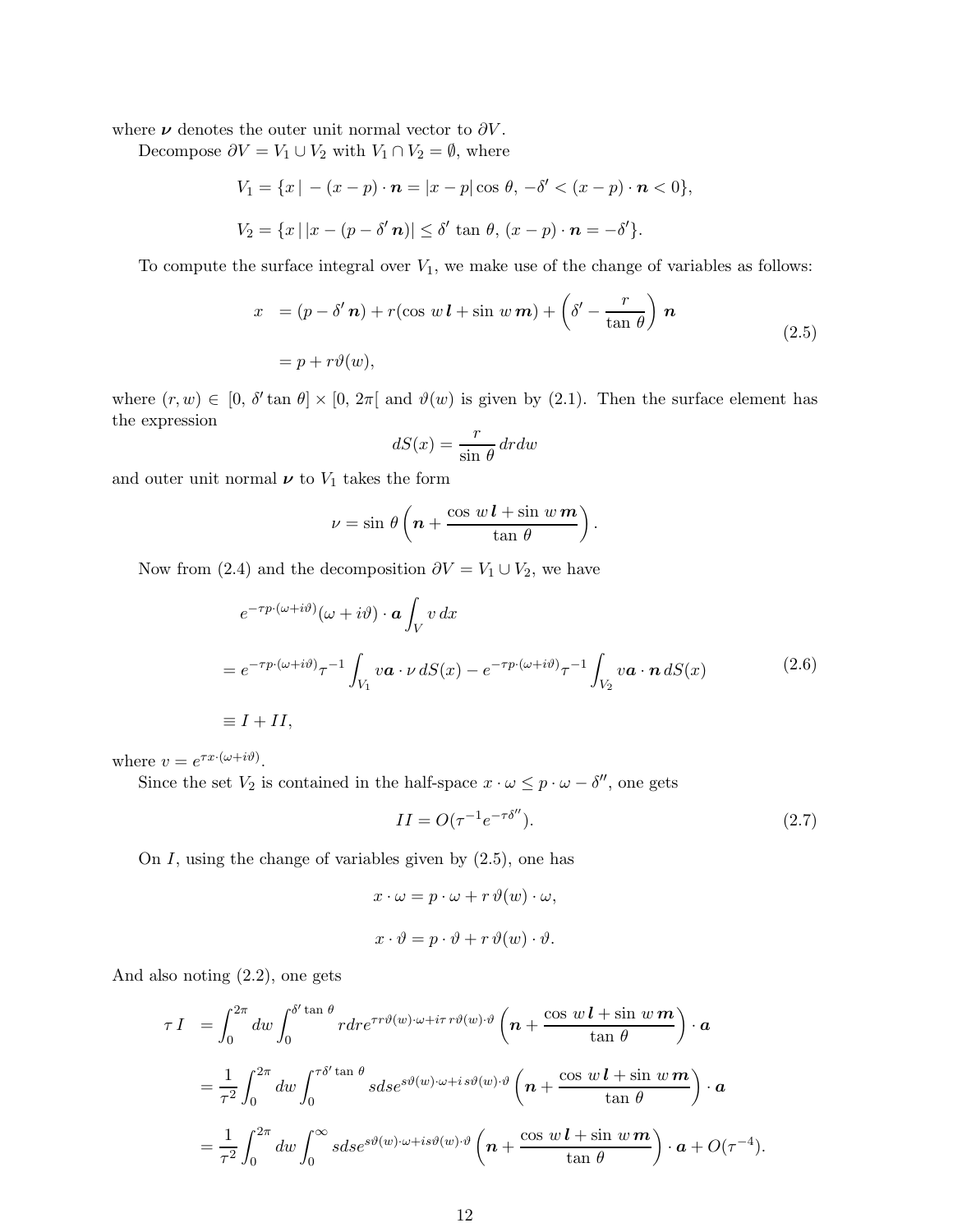Here one can apply the following formula to this right-hand side:

$$
\int_0^\infty s e^{as} e^{ibs} ds = \frac{1}{(a+ib)^2}, \ a < 0.
$$

Then one gets

$$
I = \frac{1}{\tau^3 \tan \theta} \int_0^{2\pi} \frac{\cos w \, \mathbf{l} + \sin w \, \mathbf{m} + \tan \theta \, \mathbf{n}}{\{\vartheta(w) \cdot (\omega + i\Theta)\}^2} \, dw + O(\tau^{-5}).
$$

Now this together with (1.23), (2.6) and (2.7) yields the desired formula.  $\Box$ 

Now from (1.20) and (2.3) we have the integral representation of  $C_{(p,\omega)}(\delta,Q,\vartheta)$ :

$$
C_{(p,\omega)}(\delta,Q,\vartheta) = \frac{1}{n \cdot (\omega + i\vartheta)} \int_0^{2\pi} \frac{dw}{\{\vartheta(w) \cdot (\omega + i\vartheta)\}^2}.
$$
 (2.8)

This formula shows that the constant  $C_{(p,\omega)}(\delta,Q,\vartheta)$  is independent of p and  $\delta$  when Q is given by (1.19).

By computing the integral of the right-hand side on (2.8) we obtain the explicit value of  $C_{(p,\omega}(\delta,Q,\vartheta).$ 

**Lemma 2.2.** We have:  $C_{(p,\omega)}(\delta,Q,\vartheta) \neq 0$  if and only if

$$
\frac{\sin \theta}{1 + \cos \theta} < \left| \frac{\boldsymbol{n} \cdot (\omega + i\vartheta)}{(\boldsymbol{l} - i\boldsymbol{m}) \cdot (\omega + i\vartheta)} \right| < \frac{1 + \cos \theta}{\sin \theta} \tag{2.9}
$$

and then

$$
C_{(p,\omega)}(\delta,Q,\vartheta) = 2\pi \cos\theta \sin^2\theta \left(\mathbf{n} \cdot (\omega + i\vartheta)\right)^{-3}.
$$
 (2.10)

Proof. Set

$$
A = \mathbf{l} \cdot (\omega + i\vartheta), \ B = \mathbf{m} \cdot (\omega + i\vartheta), \ C = -\frac{1}{\tan \theta} \mathbf{n} \cdot (\omega + i\vartheta)
$$

and  $z = e^{iw}$ . One can write

$$
\vartheta(w) \cdot (\omega + i\vartheta) = A \cos w + B \sin w + C
$$
  
=  $\frac{A}{2}(z + z^{-1}) - i\frac{B}{2}(z - z^{-1}) + C$   
=  $\frac{1}{2z} \{ (A - iB)z^2 + 2Cz + (A + iB) \}.$ 

Here we claim

$$
A - iB \equiv (\mathbf{l} - i\mathbf{m}) \cdot (\omega + i\vartheta) \neq 0. \tag{2.11}
$$

Assume contrary that  $A - iB = 0$ . Since we have

 $A - iB = \mathbf{l} \cdot \omega + \mathbf{m} \cdot \vartheta + i(\mathbf{l} \cdot \vartheta - \mathbf{m} \cdot \omega),$ 

it must hold that

$$
\mathbf{l} \cdot \omega = -\mathbf{m} \cdot \vartheta, \ \mathbf{m} \cdot \omega = \mathbf{l} \cdot \vartheta. \tag{2.12}
$$

Then we have

$$
(\boldsymbol{n} \cdot \vartheta)^2 = |\vartheta|^2 - (\boldsymbol{l} \cdot \vartheta)^2 - (\boldsymbol{m} \cdot \vartheta)^2
$$
  

$$
= |\omega|^2 - (\boldsymbol{l} \cdot \omega)^2 - (\boldsymbol{m} \cdot \omega)^2
$$
  

$$
= (\boldsymbol{n} \cdot \omega)^2.
$$
 (2.13)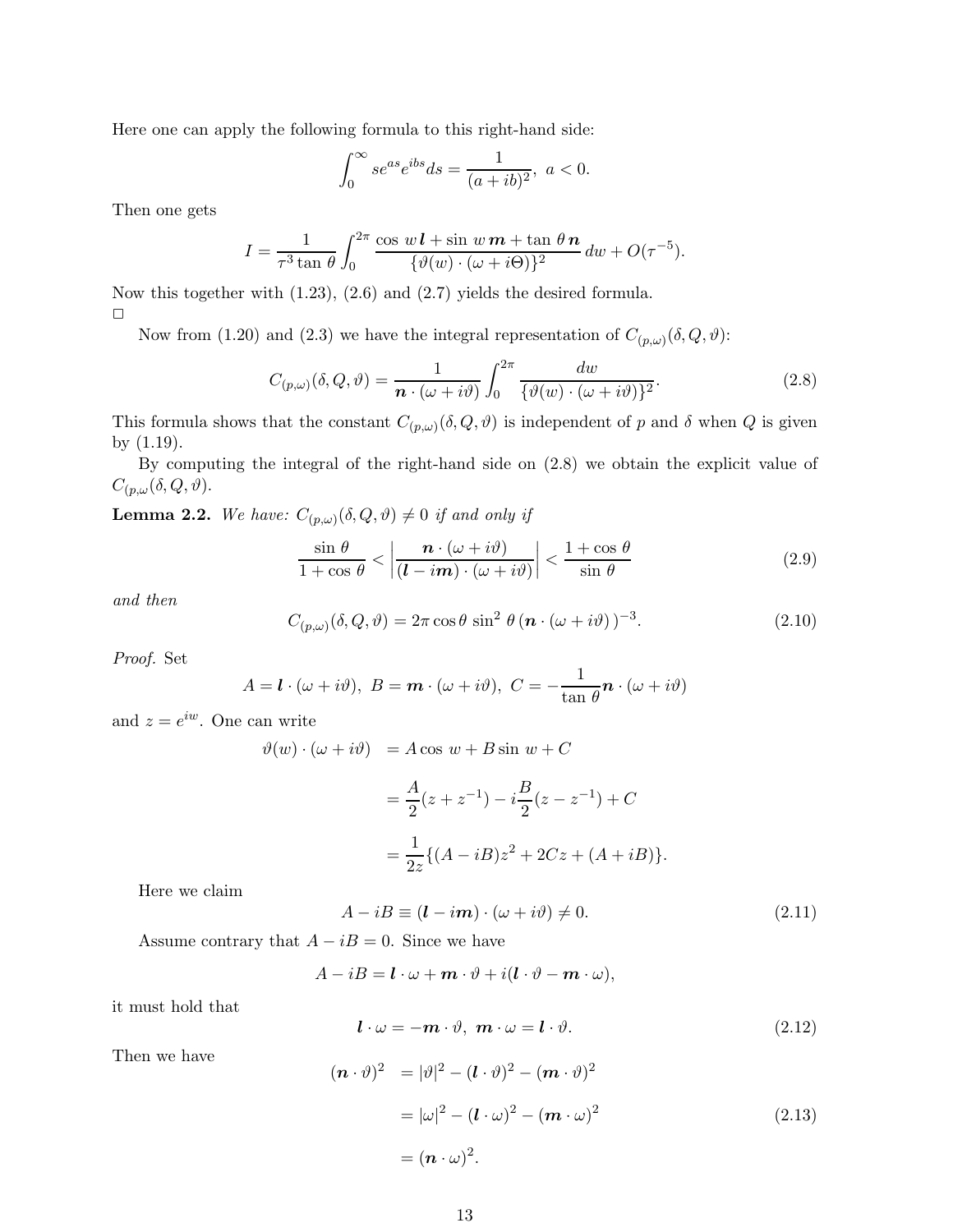On the other hand, we have

$$
0 = \omega \cdot \vartheta = (\boldsymbol{l} \cdot \omega)(\boldsymbol{l} \cdot \vartheta) + (\boldsymbol{m} \cdot \omega)(\boldsymbol{m} \cdot \vartheta) + (\boldsymbol{n} \cdot \omega)(\boldsymbol{n} \cdot \vartheta).
$$

Here by (2.12) one has  $(l \cdot \omega)(l \cdot \vartheta) + (m \cdot \omega)(m \cdot \vartheta) = 0$ . Thus one obtains

$$
0=(\boldsymbol{n}\cdot\omega)(\boldsymbol{n}\cdot\vartheta).
$$

Now a combination of this and (2.13) yields  $\mathbf{n} \cdot \omega = 0$ . However, by (1.20) this is impossible.

Therefore we obtain the expression

$$
\vartheta(w) \cdot (\omega + i\vartheta) = \frac{A - iB}{2z} f(z)|_{z = e^{iw}},\tag{2.14}
$$

where

$$
f(z) = \left(z + \frac{C}{A - iB}\right)^2 - \frac{C^2 - (A^2 + B^2)}{(A - iB)^2}.
$$

Here we write

$$
C^{2} - (A^{2} + B^{2}) = \frac{1}{\tan^{2} \theta} (n \cdot (\omega + i\vartheta))^{2} - \{ (l \cdot (\omega + i\vartheta))^{2} + (m \cdot (\omega + i\vartheta))^{2} \}
$$
  
\n
$$
= \frac{1}{\tan^{2} \theta} \{ (n \cdot \omega)^{2} - (n \cdot \vartheta)^{2} + 2i(n \cdot \omega)(n \cdot \vartheta) \}
$$
  
\n
$$
- \{ (l \cdot \omega)^{2} + (m \cdot \omega)^{2} - (l \cdot \vartheta)^{2} - (m \cdot \vartheta)^{2} + 2i(l \cdot \omega)(l \cdot \vartheta) + 2i(m \cdot \omega)(m \cdot \vartheta) \}
$$
  
\n
$$
= \left( \frac{1}{\tan^{2} \theta} + 1 \right) (n \cdot \omega)^{2} - \left( \frac{1}{\tan^{2} \theta} + 1 \right) (n \cdot \vartheta)^{2} + \frac{1}{\tan^{2} \theta} 2i(n \cdot \omega)(n \cdot \vartheta)
$$
  
\n
$$
- 2i \{ (l \cdot \omega)(l \cdot \vartheta) + (m \cdot \omega)(m \cdot \vartheta) \}
$$
  
\n
$$
= \frac{1}{\sin^{2} \theta} \{ (n \cdot \omega)^{2} - (n \cdot \vartheta)^{2} \} + \frac{1}{\sin^{2} \theta} 2i(n \cdot \omega)(n \cdot \vartheta)
$$
  
\n
$$
- 2i \{ (l \cdot \omega)(l \cdot \vartheta) + (m \cdot \omega)(m \cdot \vartheta) + (n \cdot \omega)(n \cdot \vartheta) \}
$$
  
\n
$$
= \frac{1}{\sin^{2} \theta} \{ (n \cdot \omega)^{2} - (n \cdot \vartheta)^{2} \} + \frac{1}{\sin^{2} \theta} 2i(n \cdot \omega)(n \cdot \vartheta)
$$
  
\n
$$
- 2i\omega \cdot \vartheta.
$$

Since  $\omega \cdot \vartheta = 0$ , we finally obtain

$$
C^{2} - (A^{2} + B^{2}) = \left(\frac{\boldsymbol{n} \cdot (\omega + i\vartheta)}{\sin \theta}\right)^{2}.
$$

Now set

$$
z_{\pm} = \frac{(\cos \theta \pm 1)}{\sin \theta} \frac{\boldsymbol{n} \cdot (\omega + i\vartheta)}{(\boldsymbol{l} - i\boldsymbol{m}) \cdot (\omega + i\vartheta)}.
$$
 (2.15)

Then one gets the factorization

$$
f(z) = (z - z_{+})(z - z_{-}).
$$

By (2.15) we have  $|z_{+}| > |z_{-}|$ . Besides, from (2.2), (2.11) and (2.14) we have  $f(e^{iw}) \neq 0$  for all  $w \in [0, 2\pi]$ . This ensures that the complex numbers  $z_+$  and  $z_-$  are not on the circle  $|z| = 1$ .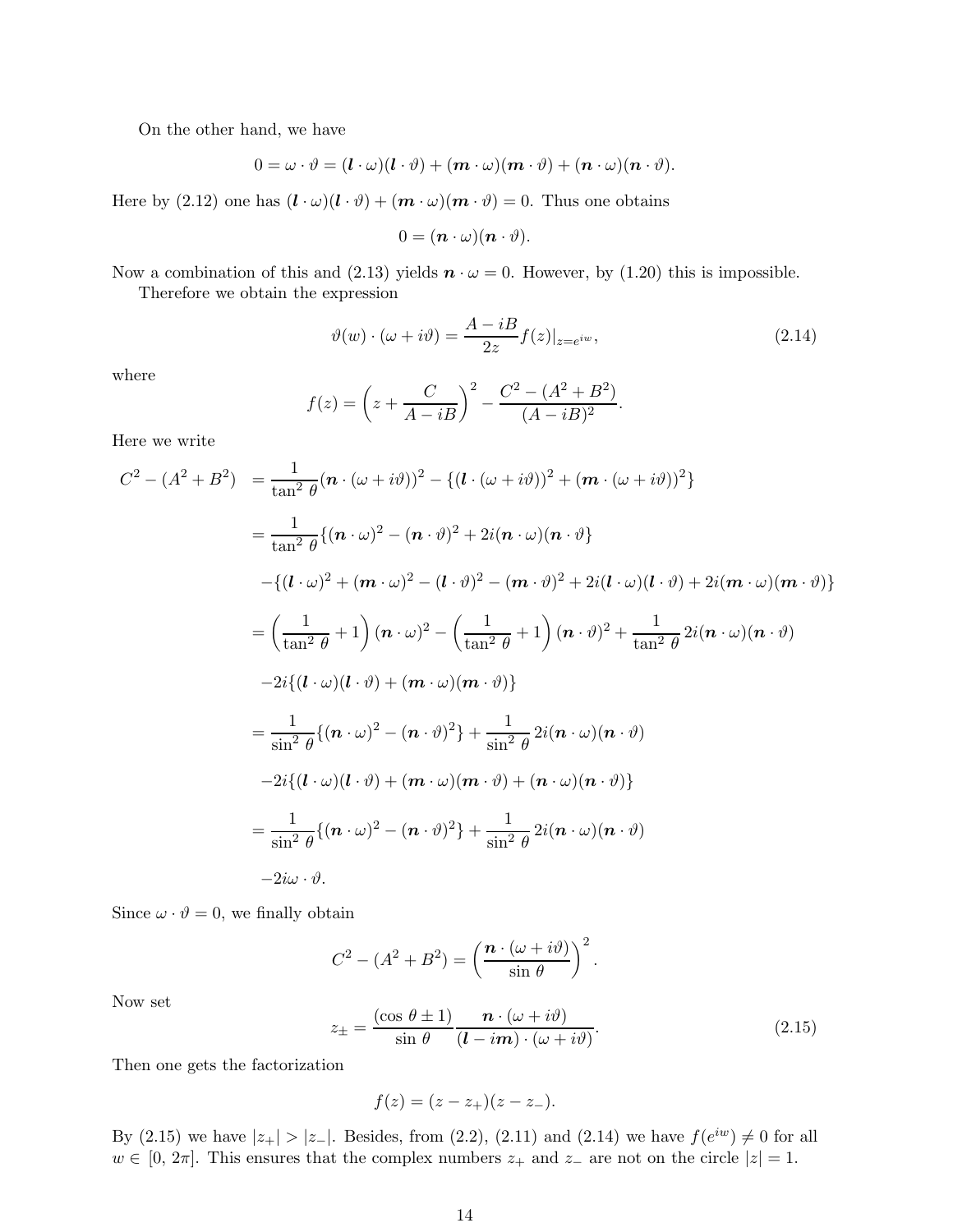Thus from (2.14) one gets

$$
\int_0^{2\pi} \frac{dw}{\{\vartheta(w) \cdot (\omega + i\vartheta)\}^2} = \frac{4}{i(A - iB)^2} \int_{|z| = 1} \frac{zdz}{(z - z_+)^2 (z - z_-)^2}.
$$
 (2.16)

The residue calculus yields

$$
\int_{|z|=1} \frac{zdz}{(z-z_+)^2(z-z_-)^2} = \begin{cases}\n0 & \text{if } |z_-| > 1, \\
0 & \text{if } |z_-| < 1 \text{ and } |z_+| < 1, \\
2\pi i \frac{z_+ + z_-}{(z_+ - z_-)^3} \neq 0 & \text{if } |z_-| < 1 < |z_+|.\n\end{cases}
$$

And also (2.15) gives

$$
2\pi i \frac{z_+ + z_-}{(z_+ - z_-)^3} = 2\pi i \cdot 2 \frac{\cos \theta}{\sin \theta} \frac{\mathbf{n} \cdot (\omega + i\vartheta)}{(\mathbf{l} - i\mathbf{m}) \cdot (\omega + i\vartheta)} \cdot \left(\frac{\sin \theta}{2}\right)^3 \left\{ \frac{(\mathbf{l} - i\mathbf{m}) \cdot (\omega + i\vartheta)}{\mathbf{n} \cdot (\omega + i\vartheta)} \right\}^3
$$

$$
= \frac{\pi i}{2} \cos \theta \sin^2 \theta \left\{ \frac{(\mathbf{l} - i\mathbf{m}) \cdot (\omega + i\vartheta)}{\mathbf{n} \cdot (\omega + i\vartheta)} \right\}^2
$$

$$
= \frac{\pi i}{2} \cos \theta \sin^2 \theta \left\{ \frac{A - iB}{\mathbf{n} \cdot (\omega + i\vartheta)} \right\}^2.
$$

Thus (2.16) yields

$$
\int_0^{2\pi} \frac{dw}{\{\vartheta(w) \cdot (\omega + i\vartheta)\}^2} = 2\pi \cos \theta \sin^2 \theta \left\{ \frac{1}{n \cdot (\omega + i\vartheta)} \right\}^2
$$

provided  $|z_-| < 1 < |z_+|$ .

From these together with (2.8) we obtain the desired conclusion.  $\Box$ 

Note that (2.10) is nothing but (1.24). Since (2.9) looks like a condition depending on the choice of  $l$  and  $m$  we further rewrite the number

$$
K(\vartheta;\omega,\boldsymbol{n})=\left|\frac{\boldsymbol{n}\cdot(\omega+i\vartheta)}{(\boldsymbol{l}-i\boldsymbol{m})\cdot(\omega+i\vartheta)}\right|.
$$

We have

$$
|(\bm{l}-i\bm{m})\cdot(\omega+i\vartheta)|^2
$$

$$
= (\bm{l}\cdot\omega+\bm{m}\cdot\vartheta)^2 + (\bm{l}\cdot\vartheta-\bm{m}\cdot\omega)^2
$$

$$
=2-(\boldsymbol{n}\cdot\omega)^2-(\boldsymbol{n}\cdot\vartheta)^2+2(\boldsymbol{l}\cdot\omega\,\boldsymbol{m}\cdot\vartheta-\boldsymbol{l}\cdot\vartheta\,\boldsymbol{m}\cdot\omega).
$$

Here we see that

$$
\boldsymbol{n}\cdot(\omega\times\vartheta)=\boldsymbol{l}\cdot\omega\,\boldsymbol{m}\cdot\vartheta-\boldsymbol{l}\cdot\vartheta\,\boldsymbol{m}\cdot\omega.
$$

Thus one has

$$
|(l - im) \cdot (\omega + i\vartheta)|^2
$$
  
= 2 - (n \cdot \omega)^2 - (n \cdot \vartheta)^2 + 2n \cdot (\omega \times \vartheta).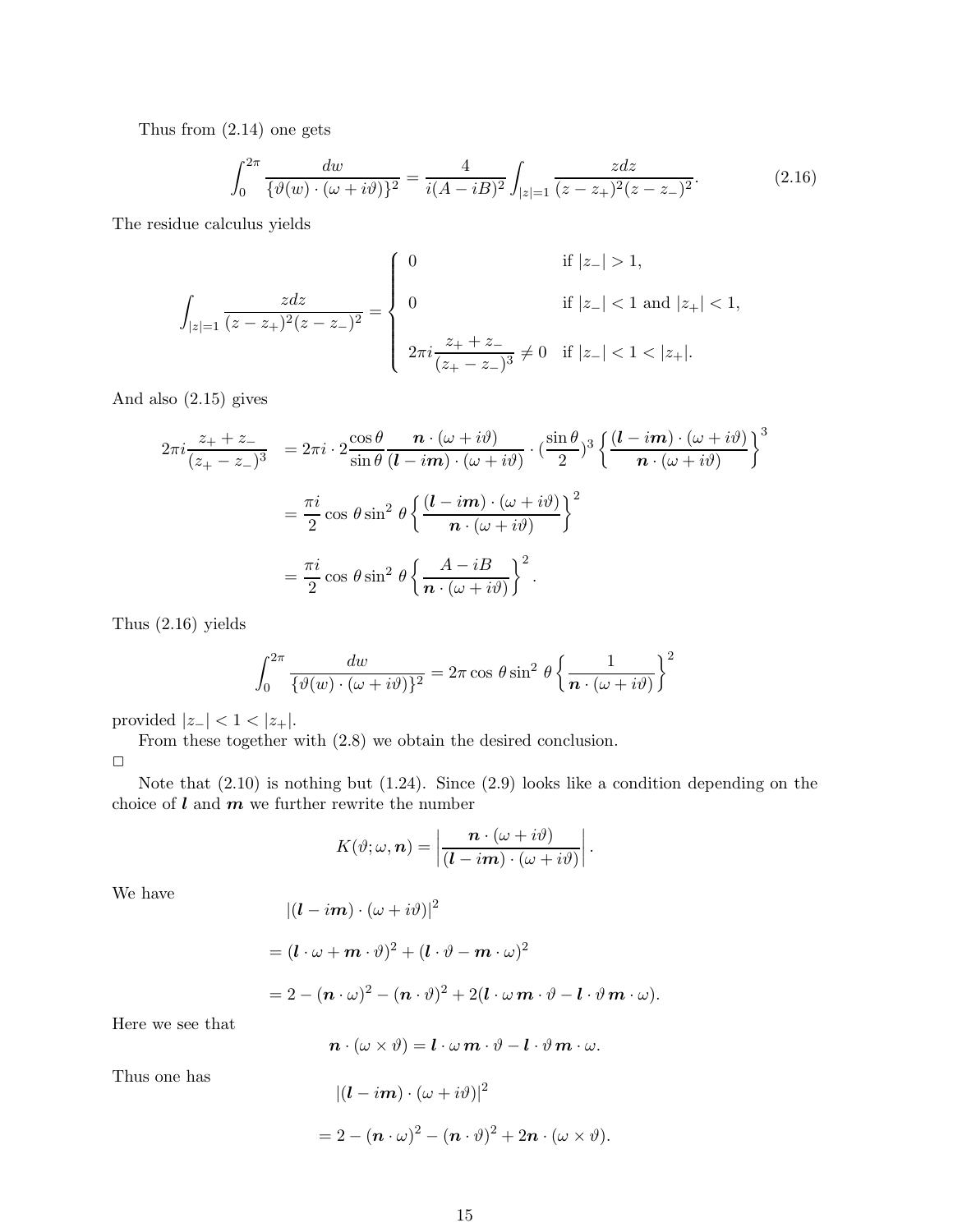Therefore we obtain

$$
K(\vartheta;\omega,\boldsymbol{n})=\frac{\sqrt{(\boldsymbol{n}\cdot\omega)^2+(\boldsymbol{n}\cdot\vartheta)^2}}{\sqrt{2-(\boldsymbol{n}\cdot\omega)^2-(\boldsymbol{n}\cdot\vartheta)^2+2\boldsymbol{n}\cdot(\omega\times\vartheta)}}.
$$

Besides, we have

$$
\frac{1-\cos\,\theta}{\sin\,\theta}=\tan\,\frac{\theta}{2}
$$

and

$$
\frac{1+\cos\,\theta}{\sin\,\theta} = \frac{1}{\tan\,\frac{\theta}{2}}
$$

.

Thus (2.9) is equivalent to the condition

$$
\tan\frac{\theta}{2} < K(\vartheta; \omega, \mathbf{n}) < \frac{1}{\tan\frac{\theta}{2}}.\tag{2.17}
$$

Here consider the case  $\boldsymbol{\omega} \times \boldsymbol{n} \neq \boldsymbol{0}$ . Choose

$$
\vartheta = \frac{\boldsymbol{\omega} \times \boldsymbol{n}}{|\boldsymbol{\omega} \times \boldsymbol{n}|}.
$$

We have  $\vartheta \cdot \omega = \vartheta \cdot \mathbf{n} = 0$  and  $\vartheta \in S^2$ .

Since we have

 $\mathbf{n} \cdot (\omega \times \vartheta) = -|\omega \times \mathbf{n}|$ 

and

$$
1=(\boldsymbol{n}\cdot\omega)^2+|\omega\times\boldsymbol{n}|^2,
$$

one gets

$$
2 - (n \cdot \omega)^2 - (n \cdot \vartheta)^2 + 2n \cdot (\omega \times \vartheta)
$$
  
= 1 +  $|\omega \times n|^2 - 2|\omega \times n|$   
=  $(1 - |\omega \times n|)^2$ .

Therefore, we obtain

$$
K(\omega \times \boldsymbol{n}; \omega, \boldsymbol{n}) = \frac{\omega \cdot \boldsymbol{n}}{1 - |\omega \times \boldsymbol{n}|}.
$$

Note that we are considering  $\omega$  satisfying (1.20). Let  $\varphi$  denote the angle between  $\omega$  and  $\boldsymbol{n}$ . Under the condition  $\omega \times n \neq 0$ , we see that (1.20) is equivalent to the condition

$$
0 < \varphi < \frac{\pi}{2} - \theta. \tag{2.18}
$$

Then one can write

$$
K(\omega \times n; \omega, n) = \frac{\cos \varphi}{1 - \sin \varphi}
$$
  
=  $\frac{1 + \sin \varphi}{\cos \varphi}$   
=  $\frac{1 + \cos(\frac{\pi}{2} - \varphi)}{\sin(\frac{\pi}{2} - \varphi)}$   
=  $\frac{1}{\tan \frac{1}{2}(\frac{\pi}{2} - \varphi)}$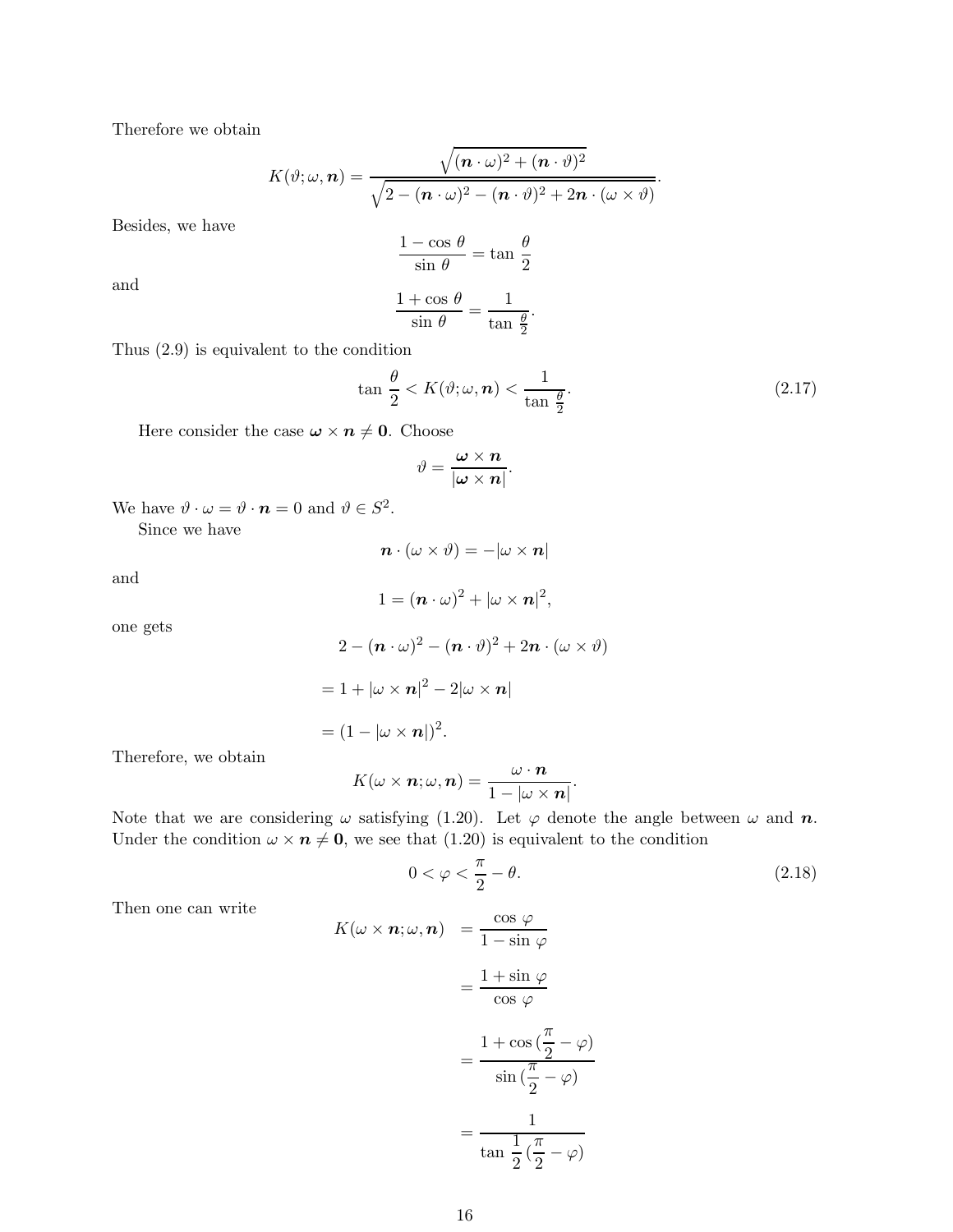Thus (2.18) gives

$$
1 < K(\omega \times \boldsymbol{n}; \omega, \boldsymbol{n}) < \frac{1}{\tan \frac{\theta}{2}}.\tag{2.19}
$$

Since we have  $\tan \frac{\theta}{2} < 1$  for all  $\theta \in ]0, \frac{\pi}{2}$  $\frac{\pi}{2}$ , (2.19) yields the validity of (2.17).

Next consider the case  $\omega \times n = 0$ . By (1.20) we have  $\omega = n$ . Then, for all  $\vartheta$  perpendicular to  $n$  satisfies

$$
K(\vartheta; \boldsymbol{n}, \boldsymbol{n}) = 1.
$$

This yields that (2.17) is valid for all  $\theta \in ]0, \frac{\pi}{2} [$ .

The results above are summarized as follows. Given  $\omega \in S^2$  with (1.20) define the subset of  $S^2$ 

$$
\mathcal{K}(\omega;\boldsymbol{n},\theta)=\left\{\vartheta\in S^2\mid \vartheta\cdot\omega=0,\ K(\vartheta;\omega,\boldsymbol{n})\text{ satisfies (2.19) }\right\}.
$$

Then, we have

• If  $\omega \neq n$ , then  $\omega \times n \in \mathcal{K}(\omega; n, \theta)$ .

• If  $\omega = n$ , then  $\mathcal{K}(\omega; n, \theta) = {\theta \in S^2 | \theta \cdot \omega = 0} \equiv S(\omega)$ .

Thus, any way the set  $\mathcal{K}(\omega;\mathbf{n},\theta)$  is not empty and clearly open with respect to the topology of the set  $S(\omega)$  which is the relative topology of  $S^2$ . Besides, we can say more about  $\mathcal{K}(\omega; n, \theta)$ . We claim set  $\mathcal{K}(\omega;\mathbf{n},\theta)$  is closed. For this, It suffices to show that if a sequence  $\{\vartheta_n\}$  of  $\mathcal{K}(\omega;\mathbf{n},\theta)$ converges to a point  $\vartheta \in S(\omega)$ , then  $\vartheta \in \mathcal{K}(\omega; n, \theta)$ . This is proved as follows. By assumption, each  $\vartheta_n$  satisfies

$$
\tan \frac{\theta}{2} < K(\vartheta_n; \omega, \mathbf{n}) < \frac{1}{\tan \frac{\theta}{2}}.
$$

Taking the limit, we have

$$
\tan \frac{\theta}{2} \leq K(\vartheta; \omega, \boldsymbol{n}) \leq \frac{1}{\tan \frac{\theta}{2}}.
$$

By (2.15) this is equivalent to  $|z_+| \geq 1$  and  $|z_-| \leq 1$ . However, in the proof of Lemma 2.2 we know that  $|z_+| \neq 1$  and  $|z_-| \neq 1$ . Thus we have  $|z_+| > 1$  and  $|z_-| < 1$ . This is equivalent to  $\vartheta \in \mathcal{K}(\omega; n, \theta).$ 

Since  $S(\omega)$  is connected,  $\mathcal{K}(\omega;\mathbf{n},\theta)$  is not empty, open and closed we conclude  $\mathcal{K}(\omega;\mathbf{n},\theta)$  =  $S(\omega)$ .

This completes the proof of Proposition 1.3.

### 3 Proof of Corollaries 1.4 and 1.5

Note that  $\omega$  satisfies (1.20).

### 3.1 On Corollary 1.4

From (1.26) we have, if  $\omega = n$ , then for all  $\vartheta \in S(\omega)$ 

$$
I(\omega,\vartheta)=6\tilde{\rho}(p(\omega))\,V(\theta)(\mathbf{n}\cdot\omega)^{-3}.
$$

On the other hand, if  $\omega \neq n$ , then we have  $\omega \times n \neq 0$  (under the condition (1.19)) and

$$
S(\omega) \cap S(n) = \left\{ \pm \frac{\omega \times n}{|\omega \times n|} \right\}.
$$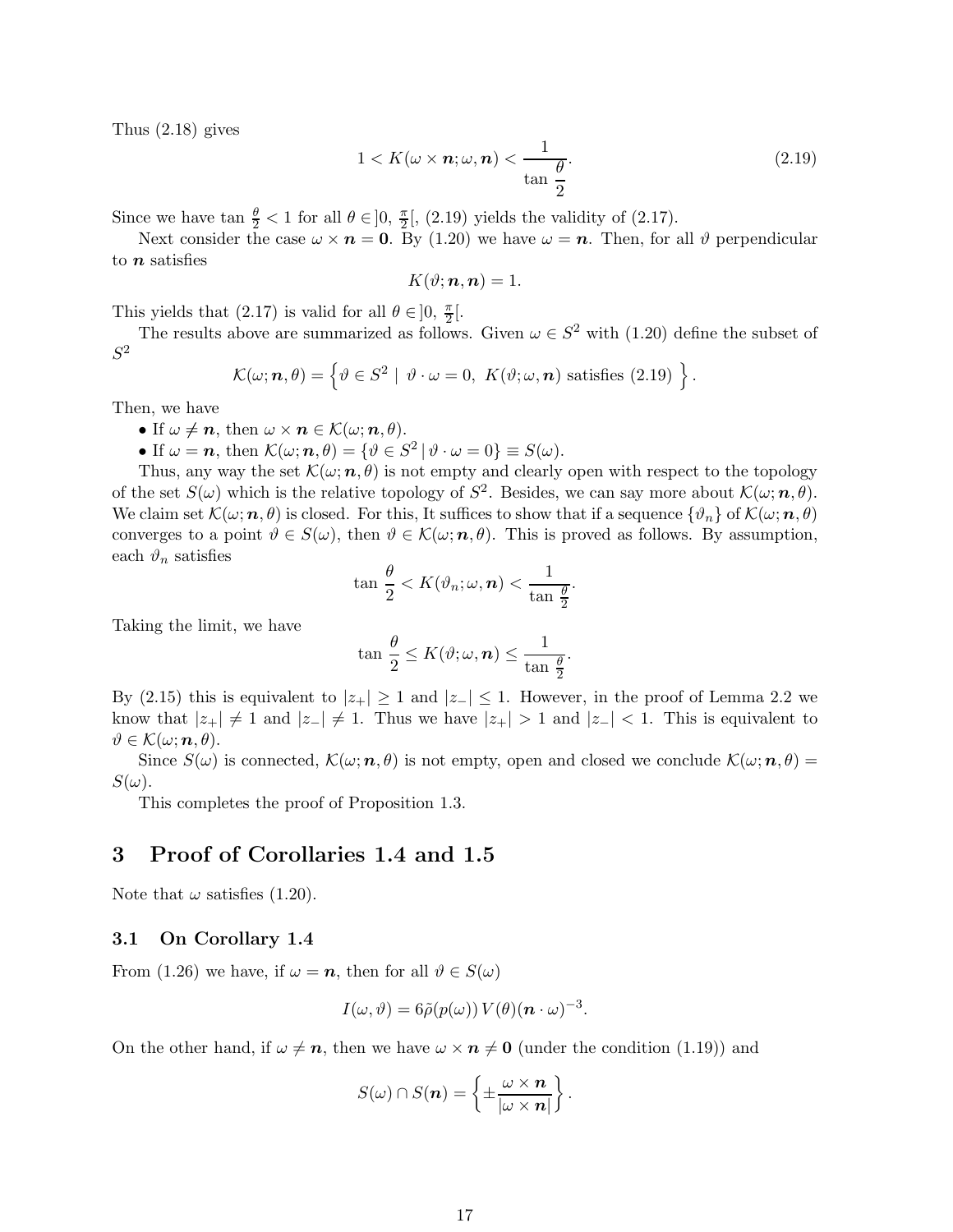Thus one gets

$$
I(\omega,\vartheta) = \ 6\tilde{\rho}(p(\omega))\,V(\theta)\left(\boldsymbol{n}\cdot\omega \mp i\frac{|\omega \times \boldsymbol{n}|^2}{|\omega \times (\omega \times \boldsymbol{n})|}\right)^{-3}\ \ \, \text{for}\,\,\vartheta = \pm \frac{\omega \times (\omega \times \boldsymbol{n})}{|\omega \times (\omega \times \boldsymbol{n})|}.
$$

Thus one gets the assertion (i) and  $(1.27)$  in (ii). For  $(1.28)$  it suffices to prove the following fact.

**Lemma 3.1.** Let the unit vectors  $\omega$  and **n** satisfy  $\omega \cdot \mathbf{n} \neq 0$ . We have

$$
\int_{S(\omega)} \frac{ds(\vartheta)}{(n \cdot (\omega + i\vartheta))^3} = \pi (3(n \cdot \omega)^2 - 1).
$$
\n(3.1)

*Proof.* The right-hand side on (3.1) is invariant with respect to the change  $\omega \to -\omega$ , it is easy to see that the case  $\omega \cdot \mathbf{n} < 0$  can be derived from the result in the case  $\omega \cdot \mathbf{n} > 0$ . Thus, hereafter we show the validity of (3.1) only for this case.

If  $\mathbf{n} \cdot \omega = 1$ , then  $\omega = \mathbf{n}$ . Thus  $S(\omega) = S(\mathbf{n})$ . Then for all  $\vartheta \in S(\omega)$  we have  $\mathbf{n} \cdot (\omega + i\vartheta) = 1$ . This yields

$$
\int_{S(\omega)} \frac{ds(\vartheta)}{(n \cdot (\omega + i\vartheta))^3} = 2\pi.
$$

Thus the problem is the case when  $\mathbf{n} \cdot \omega \neq 1$ . Choose an orthogonal  $3 \times 3$ -matrix A such that  $A^T \omega = e_3$ . Introduce the change of variables  $\vartheta = A \vartheta'$ . We have  $\vartheta \in S(\omega)$  if and only if  $\vartheta' \in S(e_3)$  and

$$
\boldsymbol{n}\cdot(\omega+i A\vartheta')\ \ =\boldsymbol{n}'\cdot(\boldsymbol{e}_3+i\vartheta'),
$$

where  $n' = A^T n \in S^2$ .

Here we introduce the polar coordinates for  $\vartheta' \in S(e_3)$ :

$$
\vartheta' = (\cos \vartheta, \sin \varphi, 0)^T, \quad \varphi \in [0, 2\pi[.
$$

Then, we have

$$
I = \int_{S(\omega)} \frac{ds(\vartheta)}{(\boldsymbol{n} \cdot (\omega + i\vartheta))^3} = \int_0^{2\pi} \frac{d\varphi}{(\boldsymbol{n}' \cdot (i\cos\varphi, i\sin\varphi, 1)^T)^3}
$$

$$
= -\frac{1}{i} \int_0^{2\pi} \frac{d\varphi}{(\boldsymbol{n}' \cdot (\cos\varphi, \sin\varphi, -i)^T)^3}
$$

$$
= i \int_0^{2\pi} \frac{d\varphi}{(a\cos\varphi + b\sin\varphi - ic)^3},
$$
(3.2)

where  $\mathbf{n}' = (a, b, c)^T$ . The numbers  $a, b, c$  satisfy  $a^2 + b^2 + c^2 = 1$  and  $0 < c < 1$  since we have  $c = \mathbf{n}' \cdot \mathbf{e}_3 = \mathbf{n} \cdot \omega$ . Thus  $a^2 + b^2 \neq 0$ . To compute the integral on the right-hand side of (3.2) we make use of the residue calculus.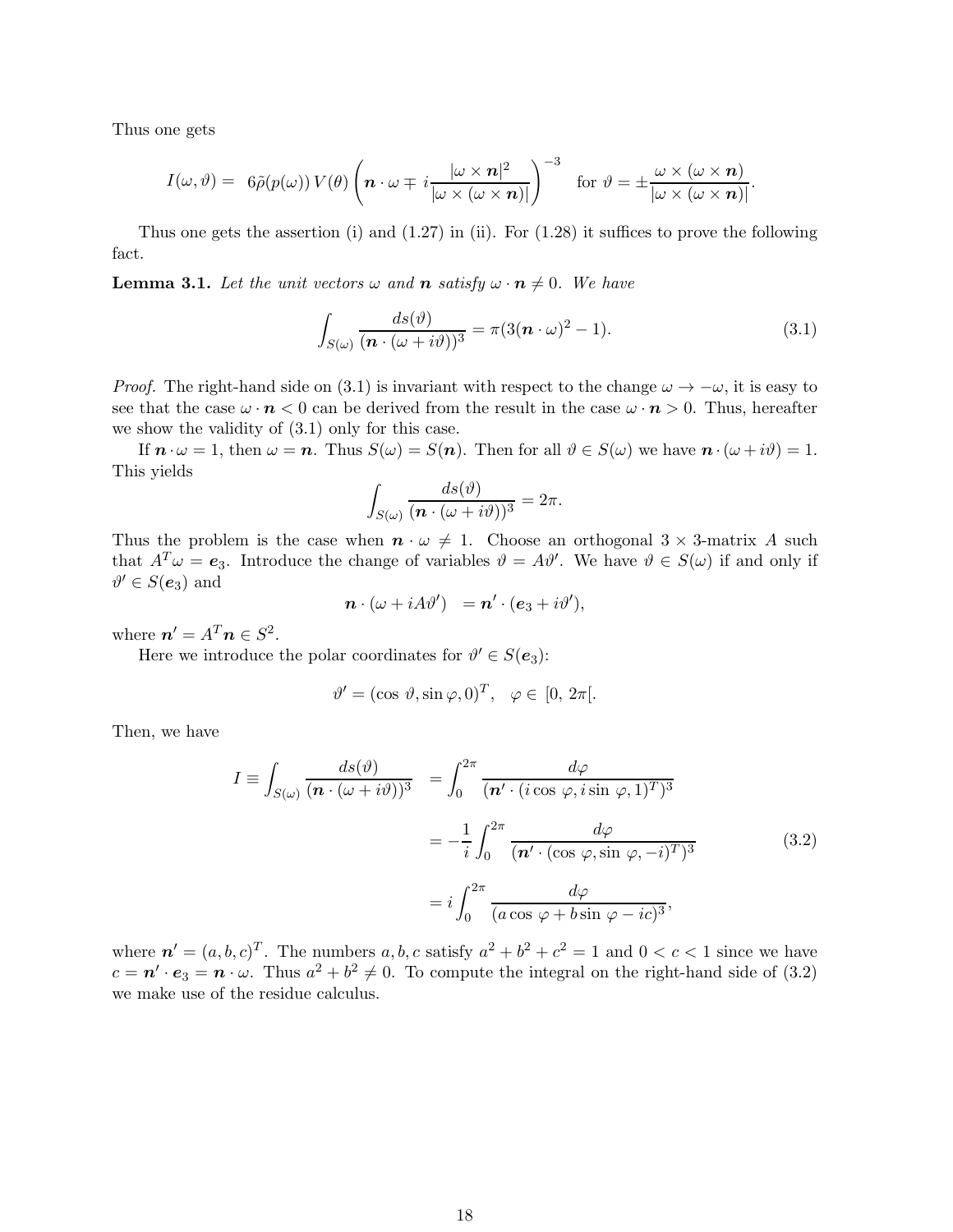The change of variables  $z = e^{i\varphi}$  gives

$$
a \cos \varphi + b \sin \varphi - ic
$$
  
=  $\frac{1}{2} \left\{ a \left( z + \frac{1}{z} \right) + \frac{b}{i} \left( z - \frac{1}{z} \right) - 2ic \right\}$   
=  $\frac{1}{2z} \left\{ (a - ib) z^2 - 2icz + (a + ib) \right\}$   
=  $\frac{a - ib}{2z} \left\{ \left( z - \frac{ic}{a - ib} \right)^2 - \left( \frac{i}{a - ib} \right)^2 \right\}$   
=  $\frac{a - ib}{2z} (z - \alpha)(z - \beta),$  (3.3)

where

$$
\alpha = \frac{i(c+1)}{a - ib}, \quad \beta = \frac{i(c-1)}{a - ib}.
$$

Since  $1 - c < 1 + c$  and  $a \cos \varphi + b \sin \varphi - ic \neq 0$  for  $z = e^{i\varphi}$ , we have  $|\beta| < 1 < |\alpha|$ . Substituting (3.3) into (3.2) and using  $d\varphi = \frac{dz}{iz}$ , we have

$$
I = i \int_{|z|=1} \frac{2^3}{(a - ib)^3} \cdot \frac{z^3}{(z - \alpha)^3 (z - \beta)^3} \cdot \frac{dz}{iz}
$$
  
=  $\left(\frac{2}{a - ib}\right)^3 \int_{|z|=1} \frac{z^2 dz}{(z - \alpha)^3 (z - \beta)^3}.$  (3.4)

The residue calculus yields

$$
\int_{|z|=1} \frac{z^2 dz}{(z-\alpha)^3 (z-\beta)^3} = 2\pi i \operatorname{Res}_{z=\beta} \left( \frac{z^2}{(z-\alpha)^3 (z-\beta)^3} \right)
$$

$$
= 2\pi i \cdot \frac{1}{2} \frac{d^2}{dz^2} \left( \frac{z^2}{(z-\alpha)^3} \right) |_{z=\beta}
$$

$$
= 2\pi i \cdot \frac{\alpha^2 + 4\alpha\beta + \beta^2}{(\beta-\alpha)^5}.
$$
(3.5)

Here we have the expression

$$
\alpha - \beta = \frac{2i}{a - ib}
$$

and

$$
\alpha^{2} + 4\alpha\beta + \beta^{2} = -\frac{(c+1)^{2} + 4(c^{2} - 1) + (c-1)^{2}}{(a - ib)^{2}}
$$

$$
= -\frac{2(3c^{2} - 1)}{(a - ib)^{2}}.
$$

Thus from  $(3.4)$  and  $(3.5)$  we obtain

$$
I = -2\pi \left(\frac{a - ib}{2}\right)^2 (\alpha^2 + 4\alpha\beta + \beta^2)
$$

$$
= \pi (3c^2 - 1).
$$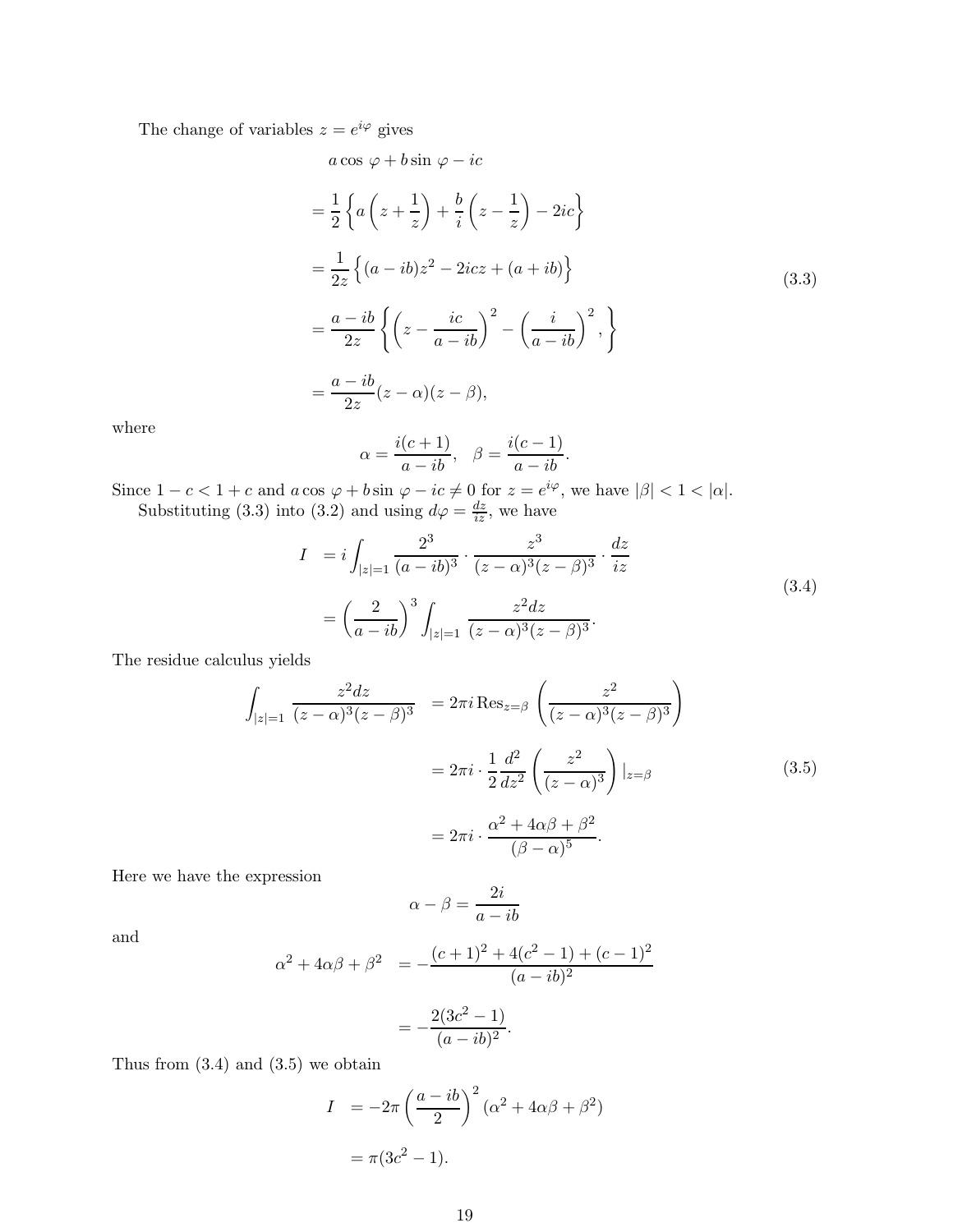This completes the proof of (3.1).  $\Box$ 

### 3.2 On Corollary 1.5

Let us explain the uniqueness of the solution of the quintic equation (1.30) in  $\frac{1}{\sqrt{2}}$  $\frac{1}{3}$ , 1].

From  $(1.27)$ ,  $(1.28)$  and  $(1.29)$  we have

$$
\frac{\left|\int_{S(\omega)} I(\omega,\vartheta) \, ds(\vartheta)\right|}{\pi \, \max_{\vartheta \in S(\omega)} |I(\omega,\vartheta)|} = (\boldsymbol{n} \cdot \omega)^3 (3(\boldsymbol{n} \cdot \omega)^2 - 1)
$$

and thus

$$
0 < \frac{\left| \int_{S(\omega)} I(\omega, \vartheta) \, ds(\vartheta) \right|}{\pi \, \max_{\vartheta \in S(\omega)} |I(\omega, \vartheta)|} \leq 2.
$$

Since  $\frac{1}{\sqrt{2}}$  $\frac{1}{3}$ , 1] ∋  $\gamma$  →  $\gamma^3(3\gamma^2 - 1) \in ]0, 2]$  is bijective, the solution of quintic equation (1.30) in  $\frac{1}{\sqrt{2}}$  $\frac{1}{3}$ , 1] is unique and its solution is just  $\gamma = n \cdot \omega$ .

The formulae  $(1.31)$  and  $(1.32)$  are derived as follows. A combination of  $(1.26)$  and  $(1.28)$ yields

$$
(\boldsymbol{n}\cdot\boldsymbol{\omega}+i\boldsymbol{n}\cdot\vartheta)^3=T(\boldsymbol{\omega},\vartheta).
$$

By expanding the left-hand side, we obtain immediately the desired formulae.

### 4 Application to an inverse obstacle problem

As pointed out in [4] the enclosure method developed here can be applied also to an inverse obstacle problem in three dimensions governed by the equation

$$
\Delta u + k^2 n(x)u = 0, \quad x \in \Omega,
$$
\n(4.1)

where k is a fixed positive number. We assume that  $\partial\Omega \in C^{\infty}$ , for simplicity. Both u and n can be complex-valued functions.

In this section we assume that  $n(x)$  takes the form  $n(x) = 1 + F(x), x \in \Omega$ , where  $F = F_{\rho,D}(x)$ is given by (1.7). We assume that  $\rho \in L^{\infty}(D)$  instead of  $\rho \in L^{2}(D)$  and that  $u \in H^{2}(\Omega)$  is an arbitrary non trivial solution of (4.1) at this stage. We never specify the boundary condition of u on  $\partial\Omega$ . By the Sobolev imbedding theorem [3] one may assume that  $u \in C^{0,\alpha}(\overline{\Omega})$  with  $0<\alpha<1.$ 

In this section we consider

**Problem 2.** Extract information about the singularity of D from the Cauchy data of u on  $\partial\Omega$ .

We encounter this type of problem, for example, u is given by the restriction to  $\Omega$  of the total wave defined in the whole space and generated by a point source located outside of  $\Omega$  or a single plane wave coming from infinity. The surface where the measurements are taken is given by  $\partial\Omega$  which encloses the penetrable obstacle D with a different reflection index  $1 + \rho$ ,  $\rho \neq 0$ . See [2] for detailed information about the direct problem itself. Any way we start with having the Cauchy data of an arbitrary (nontrivial)  $H^2(\Omega)$  solution of (4.1).

Using the Cauchy data of u on  $\partial\Omega$ , we introduce the indicator function

$$
I_{\omega,\vartheta}(\tau) = \int_{\partial\Omega} \left( \frac{\partial u}{\partial \nu} v - \frac{\partial v}{\partial \nu} u \right) dS,
$$
\n(4.2)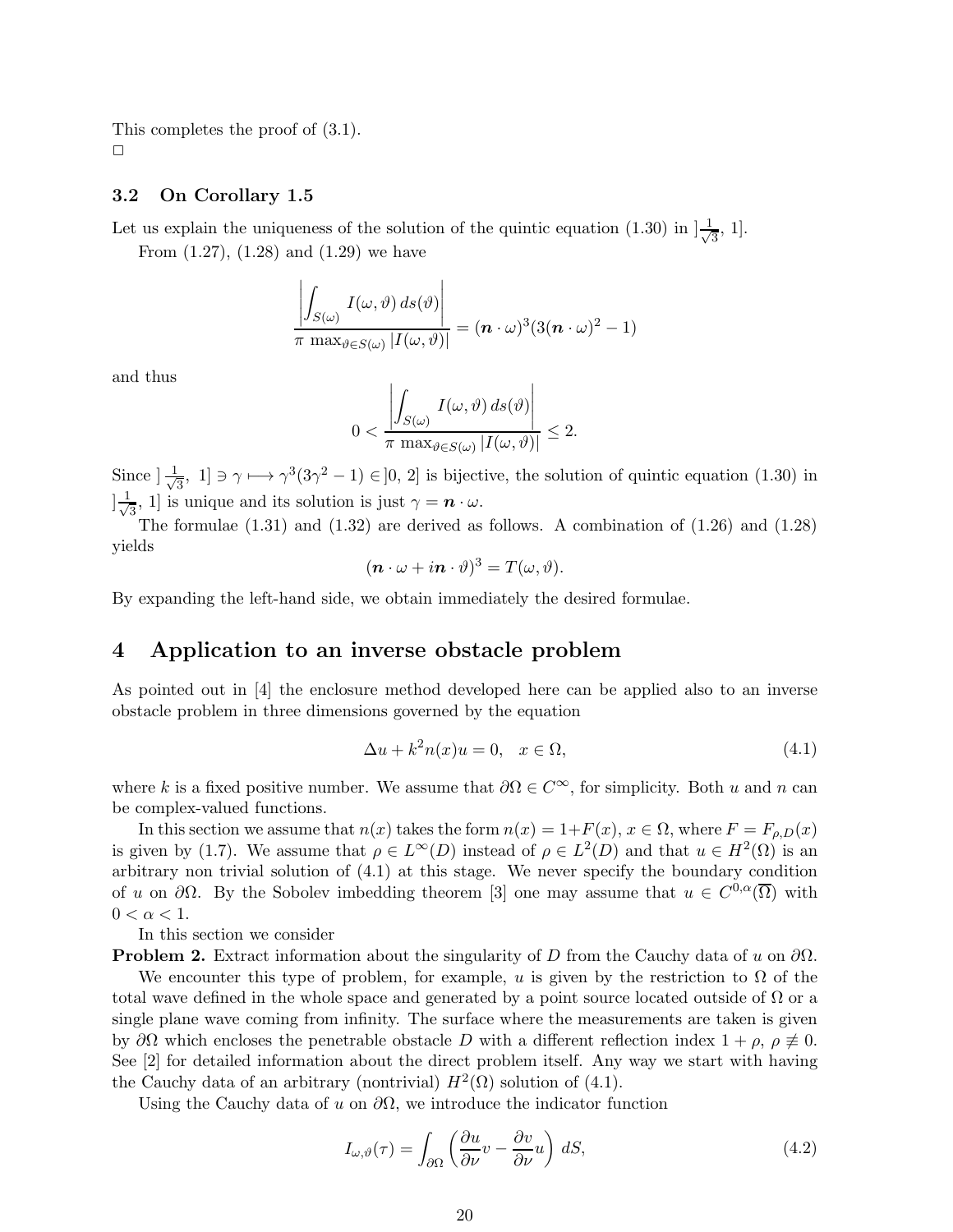where the function  $v = v(x), x \in \mathbb{R}^3$  is given by

$$
v = e^{x \cdot (\tau \omega + i \sqrt{\tau^2 + k^2} \vartheta)}, \ \tau > 0
$$

and  $\vartheta \in S(\omega)$ . And also its derivative with respect to  $\tau$  is given by the formula

$$
I'_{\omega,\vartheta}(\tau) = \int_{\partial\Omega} \left( \frac{\partial u}{\partial \nu} v_{\tau} - \frac{\partial v_{\tau}}{\partial \nu} u \right) dS,
$$
\n(4.3)

where

$$
v_{\tau} = \partial_{\tau} v = \left\{ x \cdot \left( \omega + i \frac{\tau}{\sqrt{\tau^2 + k^2}} \vartheta \right) \right\} v.
$$

As done the proof of Theorem 1.1 integration by parts yields

$$
I_{\omega,\vartheta}(\tau) = -k^2 \int_D \rho(x) u(x) v \, dx
$$

and

$$
I'_{\omega,\vartheta}(\tau) = -k^2 \int_D \rho(x) u(x) v_\tau dx.
$$

Thus this can be viewed as the case  $\rho(x)$  in Problem 1 is given by  $-k^2 \rho(x) u(x)$  and  $\tilde{\rho}(x)$  in Definition 1.2 by  $-k^2\tilde{\rho}(x)u(x)$ .

Thus we obtain

**Theorem 4.1.** Let  $\omega$  be regular with respect to D and assume that D has a conical singularity from direction  $\omega$ . Then, we have

$$
\tau^3 e^{-\tau h_D(\omega)} e^{-i\sqrt{\tau^2 + k^2}p(\omega)\cdot \vartheta} I_{\omega,\vartheta}(\tau) = -k^2 \tilde{\rho}(p(\omega)) u(p(\omega)) C_{(p(\omega),\omega)}(\delta,Q,\vartheta) + O(\tau^{-\alpha})
$$

and

$$
\tau^3 e^{-\tau h_D(\omega)} e^{-i\sqrt{\tau^2 + k^2}p(\omega)\cdot \vartheta} I'_{\omega,\vartheta}(\tau) = -k^2 \tilde{\rho}(p(\omega)) u(p(\omega)) (h_D(\omega) + ip(\omega)\cdot \vartheta) C_{(p(\omega),\omega)}(\delta,Q,\vartheta) + O(\tau^{-\alpha}).
$$

The remainder  $O(\tau^{-\alpha})$  is uniform with respect to  $\vartheta \in S(\omega)$ .

Thus under the same assumptions as Theorem 4.1, for each  $\vartheta \in S(\omega)$  one can calculate

$$
I(\omega \vartheta) \equiv -k^2 \tilde{\rho}(p(\omega)) u(p(\omega)) C_{(p(\omega), \omega)}(\delta, Q)
$$

via the formula

$$
I(\omega,\vartheta) = \lim_{\tau \to \infty} \tau^3 e^{-\tau h_D(\omega)} e^{-i\sqrt{\tau^2 + k^2}p(\omega) \cdot \vartheta} I_{\omega,\vartheta}(\tau)
$$
(4.4)

by using the Cauchy data of u on  $\partial\Omega$  if  $p(\omega)$  is known.

And also we have

**Theorem 4.2.** Let  $\omega$  be regular with respect to D. Assume that D has a conical singularity from direction  $\omega$ ;  $n(x) - 1 = F_{\rho,D}(x)$  is active at  $p(\omega)$  in the sense of Definition 1.2 and the value of u at  $p(\omega)$  satisfies

$$
u(p(\omega)) \neq 0. \tag{4.5}
$$

If the direction  $\vartheta \in S(\omega)$  satisfies the condition (1.15), then all the formulae (1.16), (1.17) and (1.18) for the indicator function defined by  $(4.2)$  together with its derivative  $(4.3)$  are valid.

Note that the assumption (4.5) ensures  $u \neq 0$ . See Appendix for an example of u satisfying  $(4.5).$ 

The following corollaries corresponds to Corollaries 1.1 and 1.2.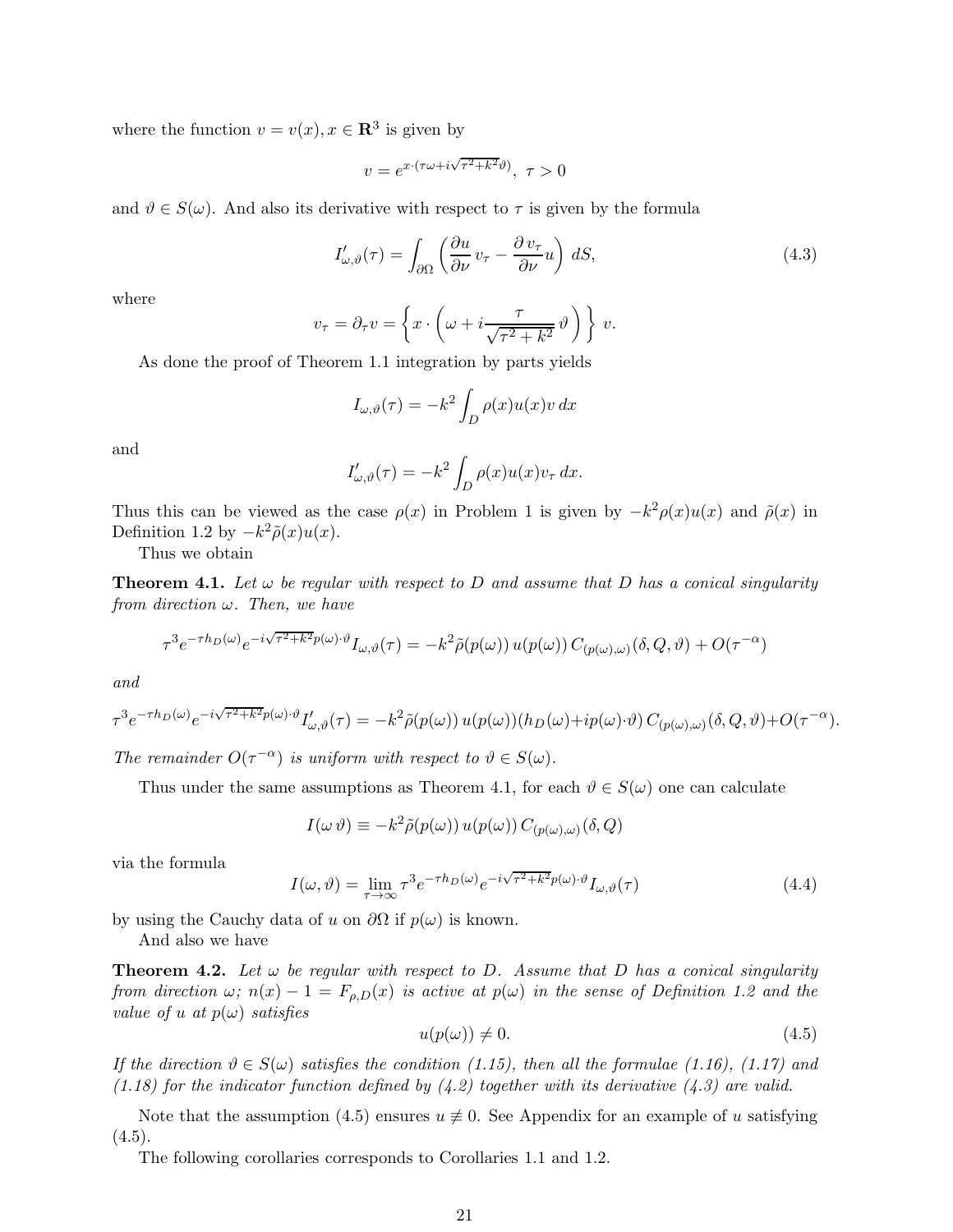**Corollary 4.1.** Let  $\omega$  be regular with respect to D. Under the same assumptions as those in Theorem 4.2 the point  $p(\omega)$  is uniquely determined by the Cauchy data of u on  $\partial\Omega$ .

**Corollary 4.2.** Let  $u \in H^2(\Omega)$  be a solution of  $(4.1)$ . Assume that D is given by the inside of a convex polyhedron and that in a neighbourhood of each vertex  $p$  of  $D$ , the  $D$  coincides with the inside of a tetrahedron with apex p and that  $n-1 = F_{\rho,D}$  given by (1.7) is active at p and the value of u at p satisfies (4.5). Then, all the formulae (1.16), (1.17) and (1.18) for the indicator function defined by (4.2) together with its derivative (4.3) are valid for all  $\omega$  regular with respect to D and  $\vartheta \in S(\omega)$ . Besides, the Cauchy data of u on  $\partial\Omega$  uniquely determines D.

The following result is an extension of Theorem 4.1 in [4] to three dimensional case.

**Corollary 4.3.** Let  $u \in H^2(\Omega)$  be a solution of  $(4.1)$ . Let  $\omega \in S^2$  be regular with respect to D. Assume that: D has a circular cone singularity at  $p = p(\omega)$ ;  $n(x) - 1 = F_{\rho,D}(x)$  is active at  $p(\omega)$  in the sense of Definition 1.2 and the value of u at  $p(\omega)$  satisfies (4.5). Choose two linearly independent vectors  $\vartheta = \vartheta_1$  and  $\vartheta_2$  in  $S(\omega)$ . Then, the point  $p(\omega)$  itself and thus  $h_D(\omega) = p(\omega) \cdot \omega$ can be extracted from the Cauchy data of u on  $\partial\Omega$  by using the formula

$$
p(\omega) \cdot \omega + i p(\omega) \cdot \vartheta_j = \lim_{\tau \to \infty} \frac{I'_{\omega, \vartheta_j}(\tau)}{I_{\omega, \vartheta_j}(\tau)}, \ \ j = 1, 2. \tag{4.6}
$$

By virtue of the formula (1.24), the function  $I(\omega, \cdot)$  has the expression

$$
I(\omega, \vartheta) = -6k^2 \tilde{\rho}(p(\omega))u(p(\omega)) V(\theta) (n \cdot (\omega + i\vartheta))^{-3}.
$$
 (4.7)

Simillarly to Corollary 1.4 formula (4.7) yields immediately the following results.

**Corollary 4.4.** Let  $u \in H^2(\Omega)$  be a solution of  $(4.1)$ . Let  $\omega \in S^2$  be regular with respect to D. Assume that: D has a circular cone singularity at  $p(\omega)$  such as  $D \cap B_{\epsilon}(p(\omega)) = V_{p(\omega)}(-n, \theta) \cap$  $B_{\epsilon}(p(\omega))$  with  $a \epsilon > 0$ .

(i) Assume that  $n(x)-1 = F_{\rho,D}(x)$  is active at  $p(\omega)$  in the sense of Definition 1.2 and the value of u at  $p(\omega)$  satisfies (4.5). The vector  $\omega$  coincides with **n** if and only if the function  $I(\omega, \cdot)$  is a constant function.

(ii) The vector **n** and  $\theta$  of  $V_{p(\omega)}(-n, \theta)$  and  $\tilde{\rho}(p(\omega))u(p(\omega))$  satisfies the following two equations:

$$
6k^2 |\tilde{\rho}(p(\omega)) u(p(\omega))| V(\theta) = (\boldsymbol{n} \cdot \omega)^3 \max_{\vartheta \in S(\omega)} |I(\omega, \vartheta)|;
$$
 (4.8)

$$
-6k^2 \tilde{\rho}(p(\omega))u(p(\omega)) V(\theta) (3(n \cdot \omega)^2 - 1) = \frac{1}{\pi} \int_{S(\omega)} I(\omega, \vartheta) ds(\vartheta).
$$
 (4.9)

Using the equations  $(4.7)$ ,  $(4.8)$  and  $(4.9)$  one gets the following corollary.

**Corollary 4.5.** Let  $u \in H^2(\Omega)$  be a solution of  $(4.1)$ . Let  $\omega \in S^2$  be regular with respect to D. Assume that: D has a circular cone singularity at  $p(\omega)$  such as  $D \cap B_{\epsilon}(p(\omega)) = V_{p(\omega)}(-n, \theta) \cap$  $B_{\epsilon}(p(\omega))$  with  $a \epsilon > 0$ . Assume that  $n(x)-1 = F_{\rho,D}(x)$  is active at  $p(\omega)$  in the sense of Definition 1.2 and the value of u at  $p(\omega)$  satisfies (4.5). Assume also that  $\omega \approx n$  in the sense that (1.29) holds. Then, we have the completely same statement and formulae as those of Corolloary 1.5.

Note that under the same assumptions as Corollary 4.5, one can finally calculate the quantity

$$
\tilde{\rho}(p(\omega)) u(p(\omega)) V(\theta) \tag{4.10}
$$

and n from the Cauchy data of u on  $\partial\Omega$ . Since the steps for the calculation are similar to the steps presented in Subsection 1.2 for the inverse souce problem, we omit its description.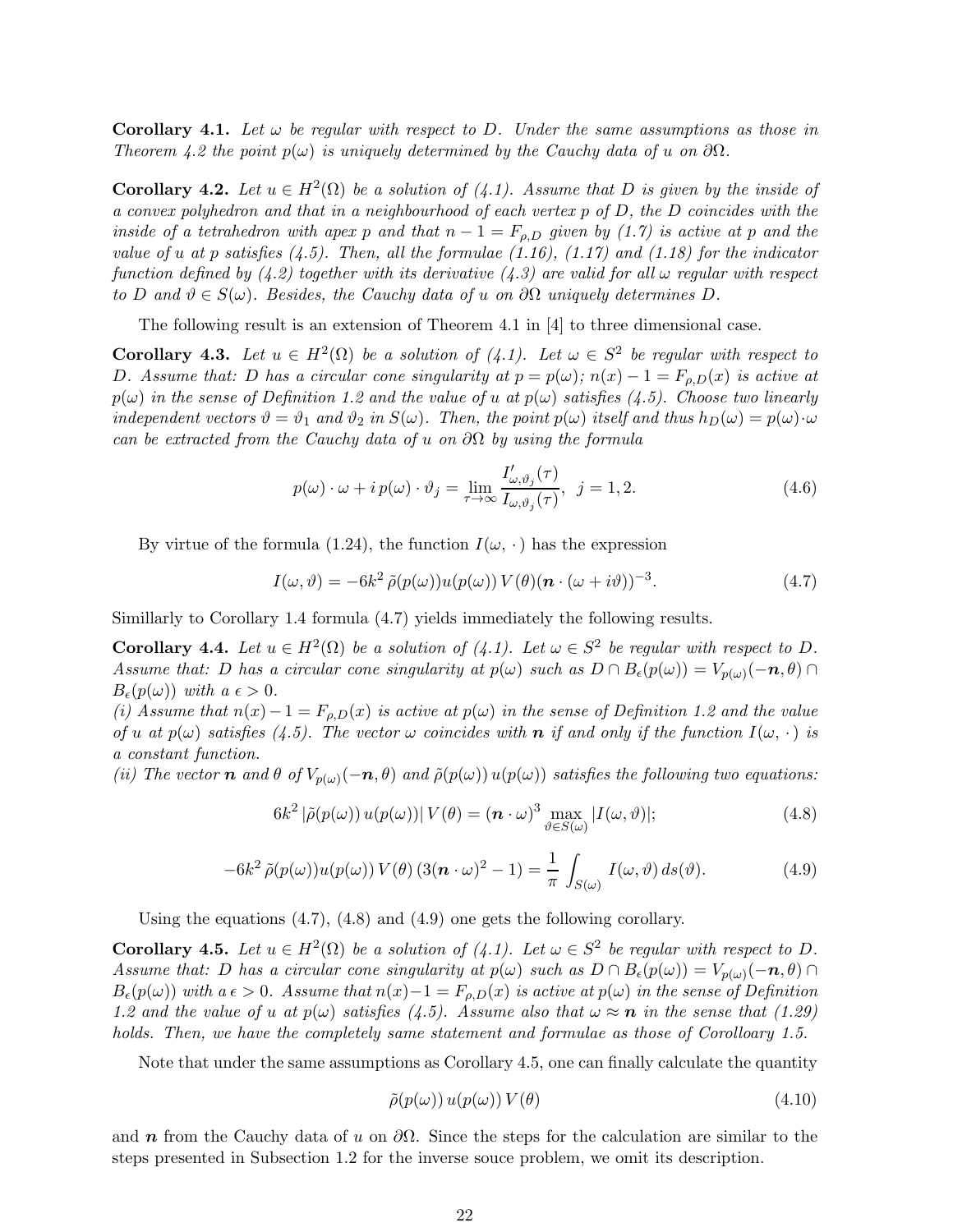However, it should be noted that, in addition, if  $\tilde{\rho}(p(\omega))$  is known to be a *real number*, then one can recover the phase of the complex number  $u(p(\omega))$  modulo  $2\pi n$ ,  $n = 0, \pm 1, \pm 2, \cdots$  from the computed value (4.10).

**Remark 4.1.** One can apply the result in [6] to the computation of the value  $u(p(\omega))$  itself. For simplicity we assume that  $\Omega$  is convex like a case when  $\Omega = B_R(x_0)$  centered at a point  $x_0$ with a large radius R. From formula (4.6) we know the position of  $p(\omega)$  and thus the domain  $\Omega \cap \{x \in \mathbf{R}^3 \mid x \cdot \omega > x \cdot p(\omega)\}.$  Because of the continuity of u on  $\overline{\Omega}$ , one has, for a sufficiently small  $\epsilon > 0$ 

$$
u(p(\omega)) \approx u(p(\omega) + \epsilon \omega).
$$

Since the point  $p(\omega) + \epsilon \omega \in \Omega \cap \{x \in \mathbb{R}^3 \mid x \cdot \omega > x \cdot p(\omega)\}\$  and therein  $u \in H^2$  satisfies the Helmholtz equation  $\Delta u + k^2 u = 0$ , one can calculate the value  $u(p(\omega) + \epsilon \omega)$  itself from the Cauchy data of u on  $\partial\Omega \cap \{x \in \mathbf{R}^3 \mid x \cdot \omega > x \cdot p(\omega)\}\$  by using Theorem 1 in [6].

### 5 Final remark

All the results in this paper can be extended also to the case when the governing equation of the background medium is given by a Helmholtz equation with a known coefficient  $n_0(x)$ . It means that if one considers, instead of  $(1.6)$  and  $(4.1)$  the equations

$$
\Delta u + k^2 n_0(x)u = F_{\rho,D}(x), \quad x \in \Omega
$$

and

$$
\Delta u + k^2 (n_0(x) + F_{\rho,D}(x))u = 0, \quad x \in \Omega,
$$

respectively, then one could obtain all the corresponding results.

## 6 Appendix. On condition (4.5)

As suggested in [4] the condition (4.5) can be satisfied if k is sufficiently small under the situation when u is given by the restriction onto  $\Omega$  of the total field U in the whole space scattering problem generated by, for example, the point source located at a point z in  $\mathbb{R}^3 \setminus \overline{\Omega}$ . The U has the expression  $U = \Phi(x, z) + w_z(x)$ , where

$$
\Phi(x,z) = \frac{1}{4\pi} \frac{e^{ik|x-z|}}{|x-z|}, \quad x \in \mathbf{R}^3 \setminus \{z\}
$$

and  $w_z \in H^2_{\text{local}}(\mathbf{R}^3)$  is the unique solution of the inhomogeneous Helmholtz equation

$$
\Delta w_z + k^2 w_z + k^2 F(x)(w_z + \Phi(x, z)) = 0, \quad x \in \mathbf{R}^3
$$

with the outgoing Sommerfeld radiation condition

$$
\lim_{r \to \infty} r\left(\frac{\partial}{\partial r} w_z(x) - ikw_z(x)\right) = 0,
$$

where  $r = |x|$  and  $F = F_{\rho,D}$  is given by (1.7). See [2] for the solvabilty. Here we claim

**Proposition A.** Let  $0 < R_1 < R_2$  satisfy  $D \subset B_{R_2}(z) \setminus B_{R_1}(z)$ . Let  $M > 0$  and  $R > 0$  satisfy  $|D| \leq M$  and  $\|\rho\|_{L^{\infty}(D)} \leq R$ , respectively.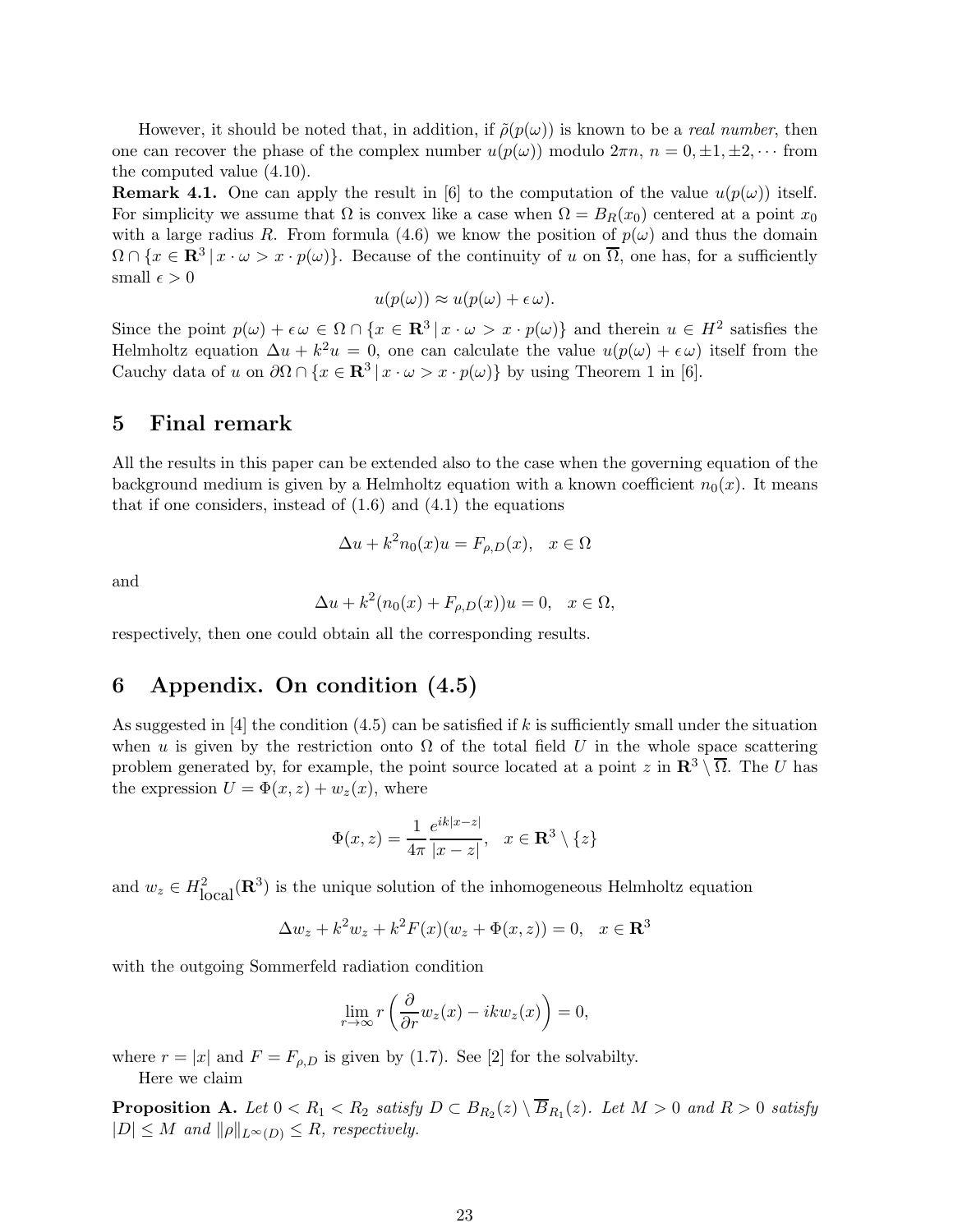If  $k$  satisfies the system of inequalities

$$
C \equiv \frac{3k^2 R}{2} \left(\frac{M}{4\pi}\right)^{2/3} < 1\tag{A.1}
$$

and

$$
\frac{C}{1-C} < \frac{R_1}{R_2},\tag{A.2}
$$

then, for all  $x \in \overline{D}$  we have

$$
|U(x)| \ge \frac{1}{4\pi} \left( \frac{1}{R_2} - \frac{C}{1 - C} \frac{1}{R_1} \right). \tag{A.3}
$$

*Proof.* Note that  $w \in C^{0,\alpha}(\overline{\Omega})$  with  $0 < \alpha < 1$  by the Sobolev imbedding theorem. It is well known that the function  $w_z$  satisfies the Lippman-Schwinger equation

$$
w_z(x) = k^2 \int_D \Phi(x, y) \rho(y) w_z(y) dy + k^2 \int_D \Phi(x, y) \Phi(y, z) \rho(y) dy
$$

and thus, for all  $x \in \overline{D}$  we have

$$
|w_z(x)| \le \frac{k^2 R}{4\pi} \left( \|w_z\|_{L^\infty(D)} + \frac{1}{4\pi R_1} \right) \int_D \frac{dy}{|x - y|}.\tag{A.4}
$$

Let  $\epsilon > 0$ . We have

$$
\int_{D} \frac{dy}{|x - y|} = \int_{D \cap B_{\epsilon}(x)} \frac{dy}{|x - y|} + \int_{D \setminus B_{\epsilon}(x)} \frac{dy}{|x - y|}
$$
  
\n
$$
\leq \int_{B_{\epsilon}(x)} \frac{dy}{|x - y|} + \frac{|D|}{\epsilon}
$$
  
\n
$$
\leq 2\pi\epsilon^{2} + \frac{M}{\epsilon}.
$$

Choose  $\epsilon$  in such a way that this right-hand side becomes minimum, that is,

$$
\epsilon = \left(\frac{M}{4\pi}\right)^{1/3}
$$

.

Then one gets

$$
\int_D \frac{dy}{|x-y|} \leq 6\pi \left(\frac{M}{4\pi}\right)^{2/3}.
$$

Thus this together with (A.4) yields

$$
(1 - C) \|w_z\|_{L^{\infty}(D)} \le \frac{C}{4\pi R_1}.
$$

This together with the estimate

$$
|U(x)| \ge \frac{1}{4\pi R_2} - \|w_z\|_{L^\infty(D)}
$$

yields the desired estimate  $(A.3)$  under the assumptions  $(A.1)$  and  $(A.2)$ .  $\Box$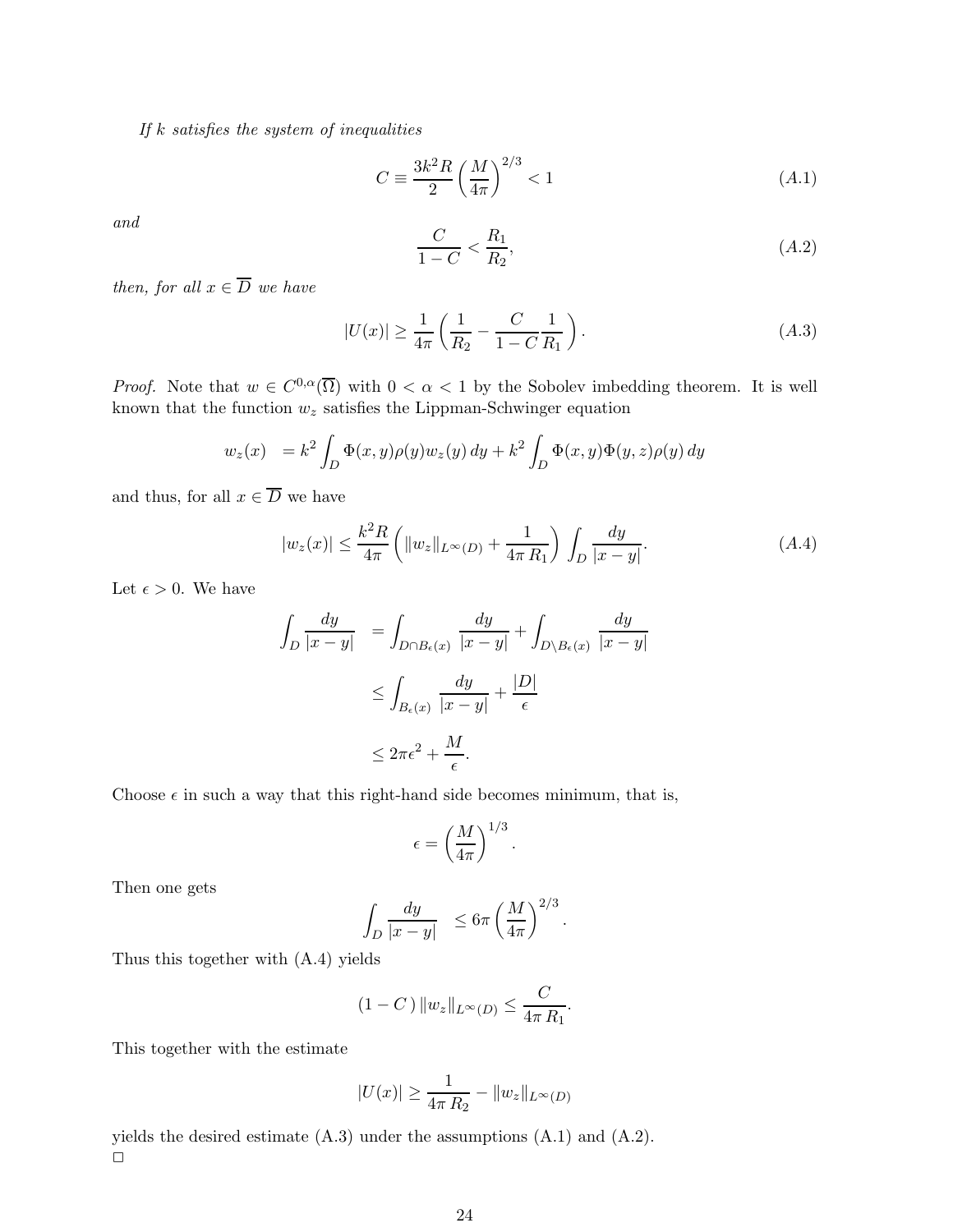Note that since  $R_2 > R_1$ , the set of inequalities (A.1) and (A.2) are equivalent to the single inequality

$$
C < \frac{R_1}{R_1 + R_2}.\tag{A.5}
$$

Thus we choose  $k^2$  sufficiently small in the sense of (A.5) we have, for all  $x \in \overline{D}$ 

$$
|u(x)| \ge \frac{1}{4\pi} \left( \frac{1}{R_2} - \frac{C}{1 - C} \frac{1}{R_1} \right) > 0.
$$

Thus the condition (4.5) for  $u = U|_{\Omega}$  is satisfied. The choice of k depends only on the a-priori information about D and  $\rho$  described by  $R_1, R_2, M$  and R.

#### Acknowledgments

This research was partially supported by Grant-in-Aid for Scientific Research (C) (No. 17K05331) and (B) (N. 18H01126) of Japan Society for the Promotion of Science.

### References

- [1] Calderón, A. P., On an inverse boundary value problem, in Seminar on Numerical Analysis and its Applications to Continuum Physics (Meyer, W. H. and Raupp, M. A. eds.), Brazilian Math. Society, Rio de Janeiro, 65-73, 1980.
- [2] Colton, D. and Kress, R., Inverse Acoustic and Electromagnetic Scattering Theory, 3rd edn, New York, Springer, 2013.
- [3] Grisvard, P., Elliptic problems in nonsmooth domains, Pitman, Boston, 1985.
- [4] Ikehata, M., Reconstruction of a source domain from the Cauchy data, Inverse Problems,  $15(1999), 637-645.$
- [5] Ikehata, M., Reconstruction of the support function for inclusion from boundary measurements, J. Inverse Ill-Posed Probl., 8(2000), No. 4, 367-378.
- [6] Ikehata, M., Exponentially growing solutions and the Cauchy problem, Applicable Analysis, 78(2001), No. 1-2, pp. 79-95.
- [7] Ikehata, M., The enclosure method and its applications, Chapter 7 in Analytic Extension Formulas and their Applications, S. Saitoh et al. (eds.), 87-103, Kluwer Academic Publishers, Netherlands (2001).
- [8] Ikehata, M., An inverse source problem for the heat equation and the enclosure method, Inverse Problems, 23(2007), 183-202.
- [9] Ikehata, M., Two analytical formulae of the temperature inside a body by using partial lateral and initial data, Inverse Problems, 25(2009) 035011(21pp).
- [10] Ikehata, M., Inverse obstacle scattering problems with a single incident wave and the logarithmic differential of the indicator function in the enclosure method, Inverse Problems,  $27(2011)$  085006(23pp).